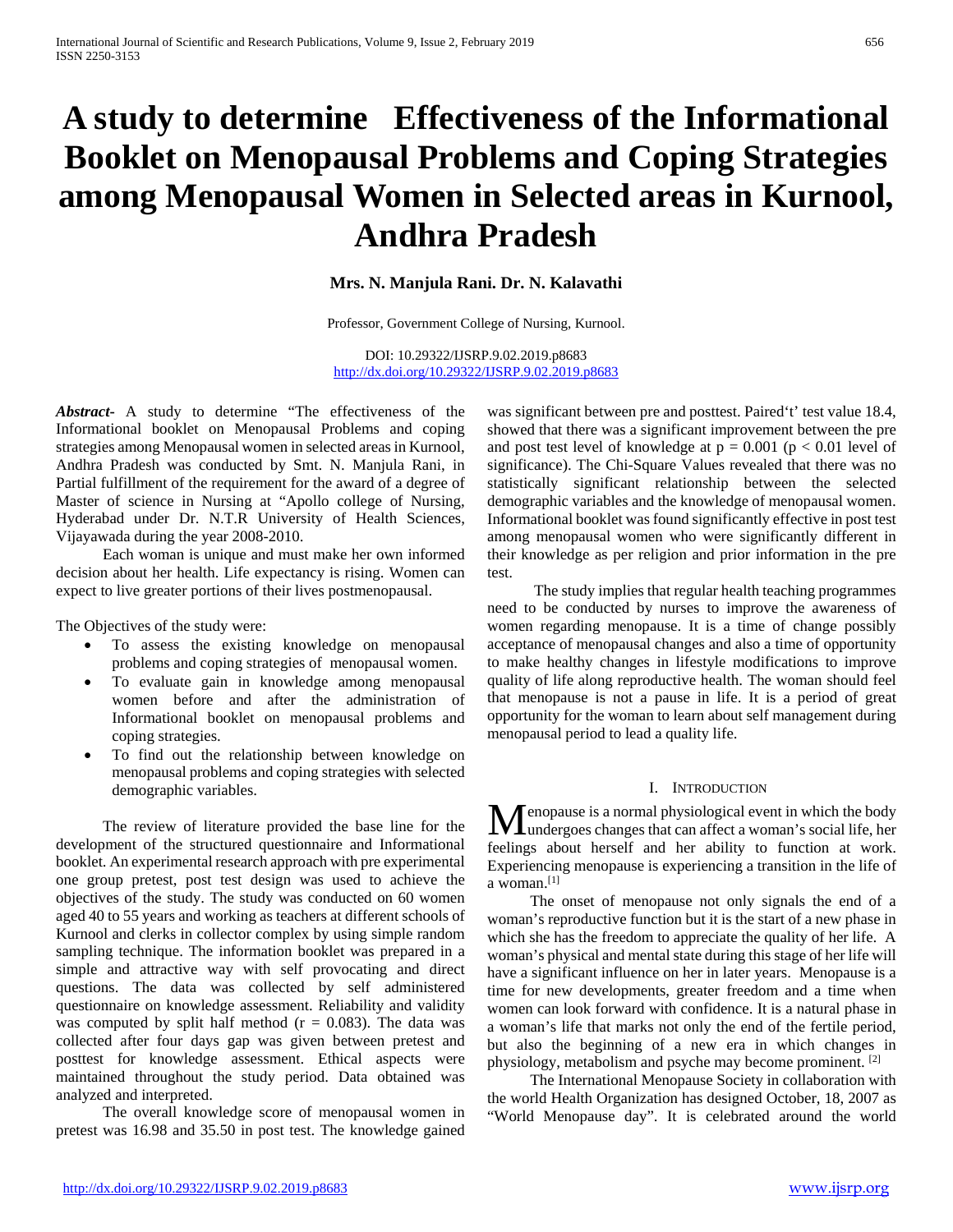symbolizing unity among women, sharing the same experience of menopause.

 Menopause is a stage in a woman's life when menstruation stops. It is a natural process & not a disease just as puberty is natural. Puberty prepares a girl to be able to conceive & bear children & menopause prepares a woman to cease from conceiving.

 Both puberty & menopause cause a sudden change in the woman's body.[3] During menopause the woman also experiences multiple endocrine, somatic, psychological changes. The physiological hall mark of menopause is the decline in ovarian estrogen production that can have both significant long – term  $\&$ short – term consequences.

 Menopause does not occur over night but it is a gradual process. A woman is said to be in menopause when she has not had her menstrual periods for 12 consecutive months & has no other medical reason for her menstruation to stop. It is a natural transition in a women's life that results from a decrease in the ovarian production of sex hormones – estrogen  $\&$  progesterone.<sup>[4]</sup>

 Jermy Page's world pront Assembly by the Institute for social and Economic change, based in Bangalore (Jan, 23, 2007), reported that Indian women 19% have gone through the change of life by the age of 41. Natural menopause is attained between the ages of 45 and 55 yrs, with the global mean being 51, premature menopause before the age of 40 affects 1% of women world wide. $[5]$ 

 The health of perimenopausal women can be promoted through diet and exercise. The transition into perimenopause presents an opportunity for addressing health promotion issues, such as diet and exercise. As a woman senses perimenopausal changes, health awareness emerges. Such personal insight motivates the woman to implement lifestyle changes. Diet and exercises represent two modifiable areas of concern for perimenopausal women. Dietary selections of phytoestrogens, calcium, fiber and fat along with exercise plans are relatively simple interventions to begin the process of change needed to ensure her well-being.[6]

 The majority of women report menopause related symptoms such as hot flushes, night sweats, vaginal dryness & insomnia etc. These symptoms of menopause are significant and annoying. There are a number of therapies that can help to lessen as well as manage these symptoms effectively.

The most widely used management is Hormonal replacement therapy. Since menopausal symptoms are caused by body's adjustment to decreased levels of hormones, Hormone replacement therapy replaces the hormones and decreases the symptoms.

## **STATEMENT OF THE PROBLEM**

 "Effectiveness of the Informational Booklet on Menopausal Problems and Coping Strategies among Menopausal Women in Selected areas in Kurnool, Andhra Pradesh".

## **OBJECTIVES OF THE STUDY:**

- > To assess the existing knowledge on Menopausal Problems and coping strategies of menopausal women.
- $\triangleright$  To evaluate gain in knowledge among menopausal women before and after the

administration of informational booklet on menopausal problems & coping strategies.

 $\triangleright$  To find out the relationship between knowledge on menopausal problems and coping strategies with selected demographic variables.

## **HYPOTHESES**

 **Null hypotheses:** HO1=there is no significant difference between pre test and post test knowledge of menopausal women on menopausal problems and coping strategies.

## **CONCEPTUAL FRAMEWORK**

 Conceptual frame work is based on interrelated concepts that are assembled together in some rationale scheme by virtue of their relevance to a common theme. The development of conceptual frame work is a fundamental process required before conducting actual research because it guides each stage of the process.

 A conceptual model can be defined as a set of concepts and those assumptions that integrated them into a meaningful configuration. The development of conceptual theoretical frame work is fundamental process required before conducting actual research. The conceptual frame work influences each stage of research process.

 The investigator adopts Roy's adaptation model, for the present study. The investigator takes the base of the  $21<sup>st</sup>$  century scientific assumptions of Sis.Callista Roy's adaptation model, specifically that persons and environment transformations are created in human consciousness.

## **Research Approach and Design**

 Research Approach utilized in this study was evaluative approach. It is applied form of research whose methodologies have evolved with in such fields as education and public policy. Evaluation approach focuses on developing useful information about a program, practice, procedure or policy information that is needed by decision makers about whether to adopt modify or abandon a practice or program. Often the evaluation is of a new intervention.[42]

 An evaluation on informational booklet as treatment can be done using experimental design.

 In this study there was only experimental group and no control group. It is the name applied to experimental designs that are considered very weak and in which the researcher has little control over the research. [43] One type of pre experimental design will be the one group pre test- post test design provides a comparison between a group of subjects before and after the experimental treatment. Taking control group from the some setting would cause contamination of data. Also it was felt that it would be unethical to with hold the informational booklet from one set of subjects. Therefore pre experimental design was found to be appropriate. One group pretest – post test design was used to evaluate the effectiveness of informational booklet on menopausal problems and coping strategies.

## **Setting and polpulation**

 The setting for the present study was collector complex, and schools of Kurnool Town. The staff rooms were used for collecting the data during pretest and post test. Collector Complex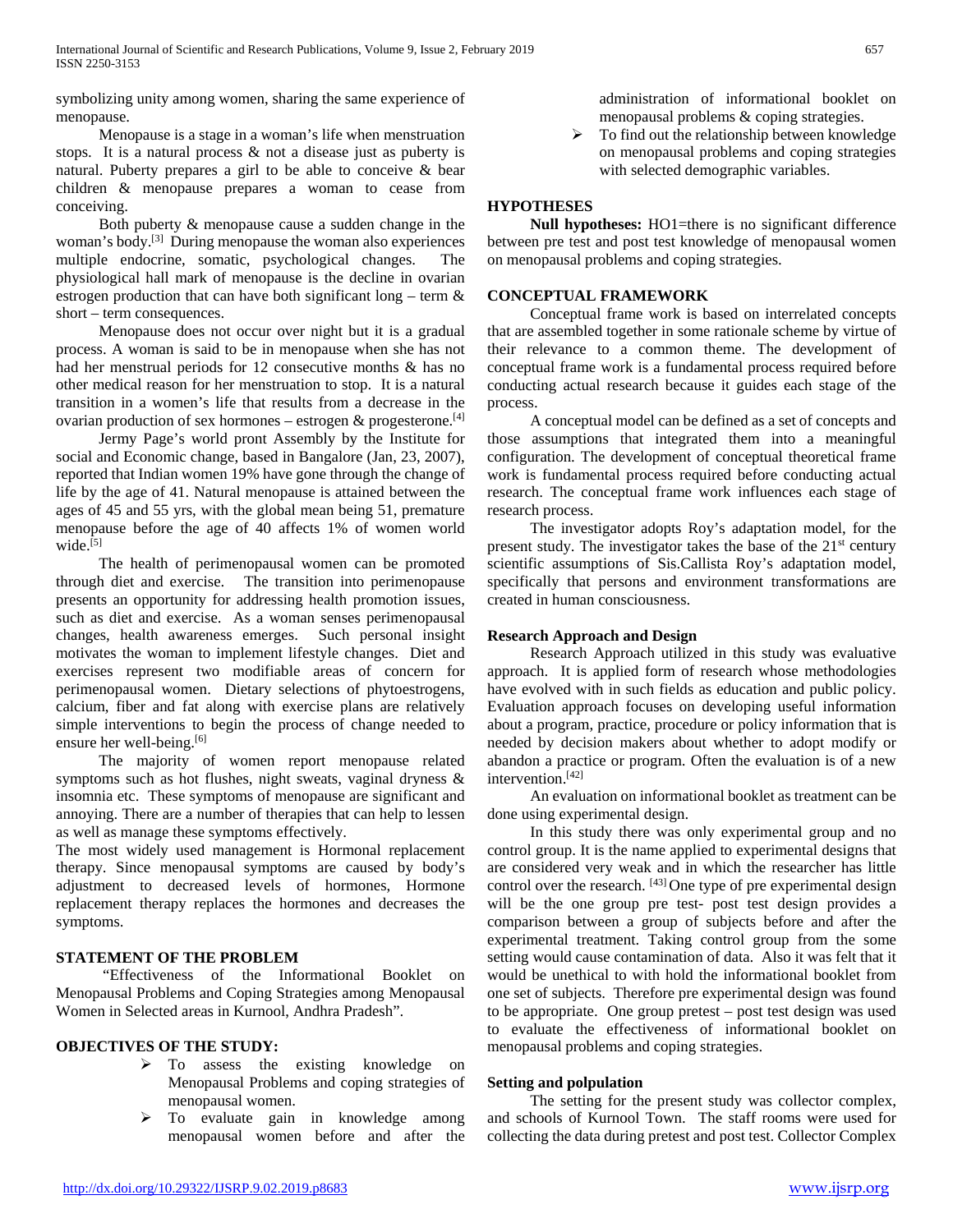has 200 working women Employees and clerks aged 40 and above were 60 in number. Teachers working in 15 schools were 60 in number in that women teachers ages 40 years and above are 30 in number.

 The target population of the present study was the school teachers and clerks who are in the age group of  $40 - 55$  yrs and who attained and are attaining natural menopause.

#### **Sample and sample size**

 Menopausal women who are available during the study period and who fulfill the inclusive criteria. A total of 60 working women between the age group of 40-55 years were selected.

#### **Sampling Technique**

 Simple Random sampling method was used. It is a type of probability sampling that that ensures that each element of the population has an equal and independent chance of being chosen[44] Benefits of simple random sampling were, little knowledge of population is needed, Most unbiased of probability methods,Easy to analyze data and compute errors.[45]

 A total of 60 women who are falling in the age group of 40 – 55 years were selected. Initially 5 schools out of 15 schools were selected. In collector complex from different officers clerical working women were selected who are interested to participate in the study in Kurnool town.

#### **Criteria for Sample selection Inclusion criteria:**

- 1. The women who are in the age group of 40 to 55 yrs.
- 2. Women who were in the natural process of attaining or attained menopause.
- 3. The women who are working in the collector complex and different school of Kurnool town.
- 4. The women who are willing to participate in the study by going through the informational booklet completely.
- 5. Women who were available at the time of data collection.

## **Exclusion criteria:**

- 1. Women who have expressed disinterest in reading information booklet complete.
- 2. Women who were not present in the offices, schools at the time of data collection.
- 3. Women who are not in the age group of  $40 55$  yrs.
- 4. Women who had hysterectomy operation.

## **Description of the tool**

 The data collection instrument was developed with the help of extensive review of literature, books, journals and experts discussion with self administered questionnaire on menopausal problems and coping strategies were prepared. The respondents were given and explanation about the process for filling in the tool. The tool consisted of 3 parts.

 **Part- I – Deals with Demographic data:** This Part consists of items to gather information of the sample such as age, religion, education, occupation, income, type of family, menustruating states and source of information .

 **Part-II - Data:** deals with knowledge questions regarding menopausal problems. The items/questions were developed and distributed in the following areas:

| Basic concepts on menopausal problems           |  |
|-------------------------------------------------|--|
| 8 items.                                        |  |
| Body changes / experiences of menopausal period |  |
| 8 items.                                        |  |
| Menopausal problems                             |  |
| 6 items.                                        |  |
| Management of menopausal problems               |  |
| 4 items.                                        |  |

 **Part-III - Data:** deals with coping strategies / Self management practices on menopausal problems contains of 14 items.

 All knowledge questions were constructed with multiple choice responses with one choice as correct answer. Only 10 items under coping strategies were prepared as yes or no check list. The total score of the tool was 40.

 **Score:** The knowledge on menopause was measured in terms of knowledge scores. Every right response was given one score.

 The tool was validated by experts in the field of obstetrics and gynecology, medicine and in Nursing. Modification of few items was done based on the recommendation of the experts.

 Consistency of the tool was assessed by using test – retest method. The reliability co-efficient was found to be reliable. The tool was found to be reliable value was-0.83.

## **Data Collection Method**

 Questionnaire method was found to be suitable to elicit information from the study sample. After obtaining permission from the concerned authorities the investigator conducted the study. The verbal consent from the sample was taken and they were assured the confidentiality of their individual performance. The investigator introduced her to the sample and the purpose of the study was explained. The pretest was conducted with the help of the structured questionnaire on knowledge about menopausal problems and coping strategies. The informational booklet was administered to all samples. After 4 days of interval the post test was conducted.

 The investigator ensured that all the questions were answered without any omission. The average time taken to fill the questionnaire was about 20 to 30 minutes. Ethical issues were given due consideration. No physical or psychological pain was caused. The data were edited for completion.

## **Plan for data Analysis**

 The data will be analyzed with the help of the descriptive and inferential statistics.

## **a) Descriptive Statistics:-**

- 1. Frequency and percentage distribution used to describe the demographic variables.
- 2. Frequency and percentage distribution used to describe the knowledge scores in pretest and post test.
- 3. Mean and standard deviation used to evaluate the knowledge in pretest and post test.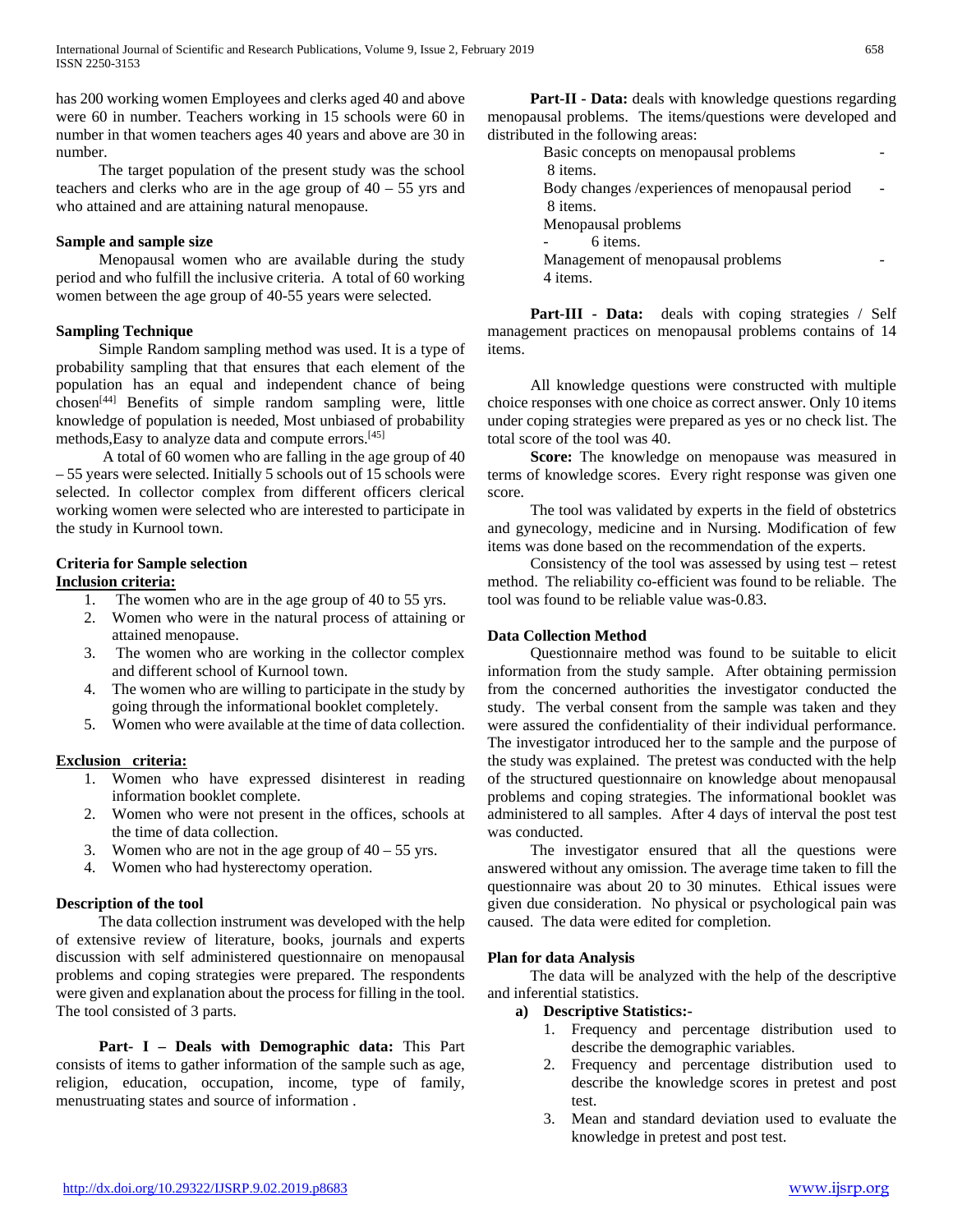International Journal of Scientific and Research Publications, Volume 9, Issue 2, February 2019 659 ISSN 2250-3153

#### **b) Inferential Statistics:-**

 Paired "t" test will be used to find out the difference between pre and post test knowledge scores on menopausal problems.

Chi-square test is used to associate post test knowledge scores with selected demographic variables.

#### **DATA ANALYSIS AND INTERPRETATION**

 Analysis means categorizing, ordering, manipulating and summarizing the data, statistically to obtain answers to research. Interpretation is the process of studying the results of analysis, making inferences about the occurrences or relations and drawing conclusions about the relations in terms of purposes of the study being reported.

The data was organized in to sections as follows:

**Part 1**: Distribution of demographic variables by using frequency & percentage among menopausal women. Part II: Distribution of knowledge score/ item wise analysis of knowledge on menopausal problems and coping strategies. Part III: Significant test of knowledge. Part IV: Test of knowledge with demographic variables.

**PART- I**

#### **DEMOGRAPHIC DATA**

 In any research there is need to know the demographic variables of study population, since the findings and interpretations are restricted to particular study sample only.

|                                | $n=60$         |            |  |  |  |  |  |
|--------------------------------|----------------|------------|--|--|--|--|--|
| <b>Variables</b>               | Frequency      | Percentage |  |  |  |  |  |
|                                |                |            |  |  |  |  |  |
| Age: 40-44years                | 27             | 45         |  |  |  |  |  |
| 45-49 years                    | 21             | 35         |  |  |  |  |  |
| 50-54years                     | $8\,$          | 13.3       |  |  |  |  |  |
| $> 54$ years                   | $\overline{4}$ | 67         |  |  |  |  |  |
|                                |                |            |  |  |  |  |  |
| <b>Total</b>                   | 60             | <b>100</b> |  |  |  |  |  |
|                                |                |            |  |  |  |  |  |
| <b>Education:</b> Intermediate | 13             | 21.7       |  |  |  |  |  |
| Graduation                     | 36             | 60         |  |  |  |  |  |
| Post graduation<br>and         | 11             | 18.3       |  |  |  |  |  |
| above                          |                |            |  |  |  |  |  |
|                                |                |            |  |  |  |  |  |
|                                |                |            |  |  |  |  |  |
|                                |                |            |  |  |  |  |  |
| <b>Total</b>                   | 60             | 100        |  |  |  |  |  |
| Occupation                     |                |            |  |  |  |  |  |
| Teachers                       | 20             | 33.3       |  |  |  |  |  |
| Clerks                         | 40             | 66.7       |  |  |  |  |  |
|                                |                |            |  |  |  |  |  |
| <b>Total</b>                   | 60             | <b>100</b> |  |  |  |  |  |

#### **Table-I: Frequency and Percentage Distribution of Demographic Variables among Menopausal Women.**

 Table 1 shows the analysis of the demographic variables. With respect to age majority of menopausal women 45% were aged between 40-44years, 35% were aged between 45-49years, 13.3% were aged 50-54years, and only 6.7% were with 55years.

 In relation to education majority (60.0%) of the menopausal women were graduates, 21.7% had education till intermediate and 18.3% were educated with post graduation and above. Considering occupation of menopausal women 66.7% were clerks and 33.3% were teacher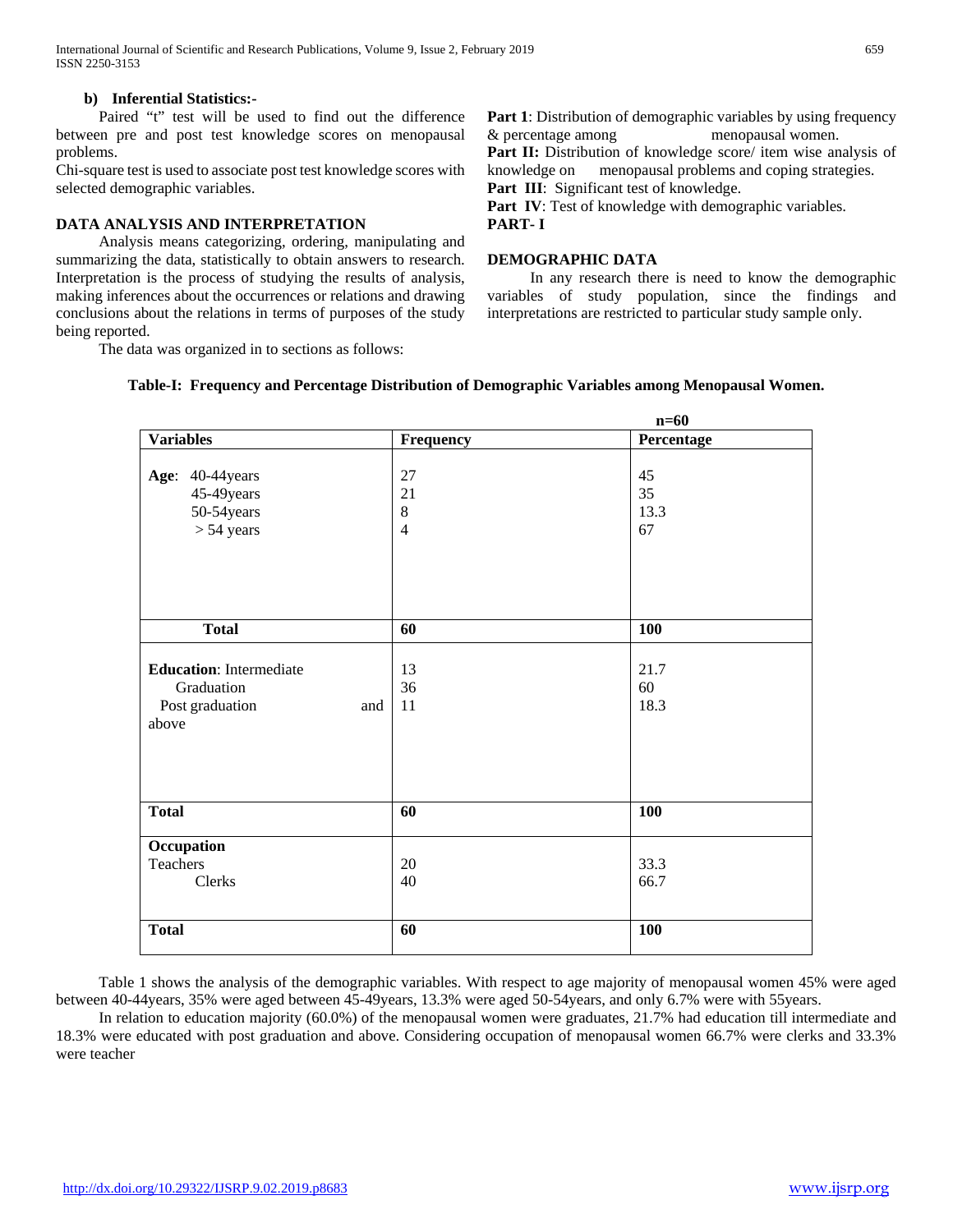

**Figure: 3 Pie Diagram Showing Percentage Distribution of Menopausal Women**

### **According to the Religion**

With regard to religion, majority of the respondents 73.3% were Hindus, 20% were Christians and 6.7% were Muslims.

| Table: 2. Frequency and Percentage Distribution as Per Type of family among Menopausal Women. |  |  |
|-----------------------------------------------------------------------------------------------|--|--|
|-----------------------------------------------------------------------------------------------|--|--|

|                                                                       | $n=60$         |                      |  |  |  |  |
|-----------------------------------------------------------------------|----------------|----------------------|--|--|--|--|
| Type of family:                                                       | Frequency      | Percentage           |  |  |  |  |
| Nuclear family<br>٠<br>Joint family<br>٠<br><b>Extend family</b><br>٠ | 32<br>22<br>06 | 53.3<br>36.7<br>10.0 |  |  |  |  |
| <b>Total</b>                                                          | 60             | <b>100</b>           |  |  |  |  |

 Table: 2.depicts that the type of family, where 53.3% belongs to nuclear family, 36.7% belongs to joint family & only 10% were samples were leading extended family.

**Table: 3. Frequency and Percentage Distribution as Per Monthly Menstruation stop among Menopausal Women**.

|                                   | $n=60$    |            |
|-----------------------------------|-----------|------------|
| <b>Monthly menstruation stop:</b> | Frequency | Percentage |
| No                                | 38        | 63.3       |
| Yes                               | 22        | 36.7       |
|                                   |           |            |
|                                   |           |            |
| <b>Total</b>                      | 60        | 100        |

 The above table reveals that 63.3% of women were reported that regularly they have monthly menstruation and 36.7% have attained menopause.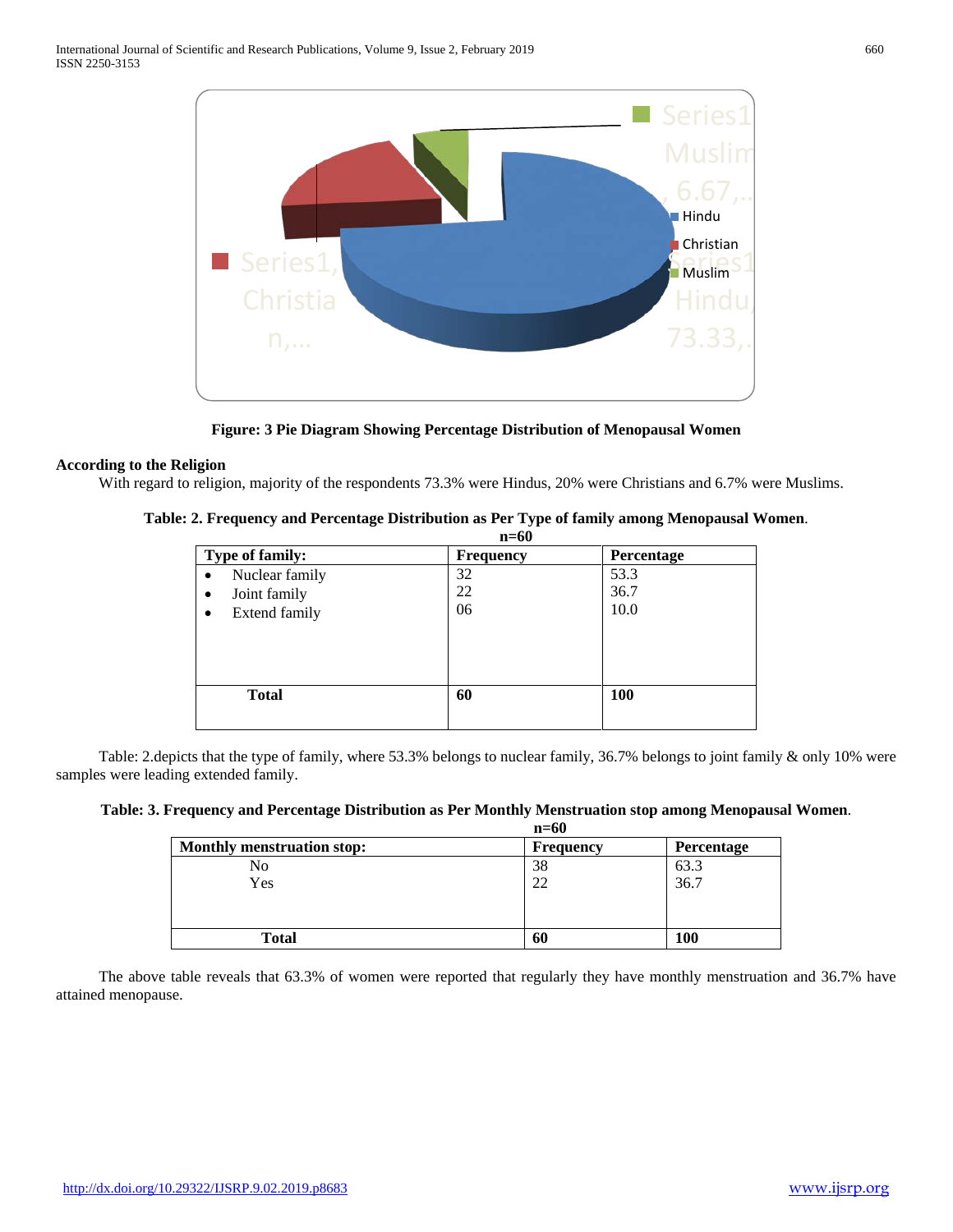

**Figure: 4 Doughnut Diagram Showing Percentage Distribution of Menopausal Women according to the Once in How Many Days are you menstruating.**

 Regarding duration of menstruation among samples were once in 28 to 32 days by 62% of women, 18% of women menstruating once in 20-24days, 10 in each are menstruating once in 1½ to 2 months and very irregular. This means nearly 40% of menopausal women are having either short, longer or irregular cycles.



**Figure: 5 Bar Diagram Shows Percentage Distribution of Menopausal Women According to the income**

 With respect to family monthly income of the women, majority 38.3% of them earned Rs10, 000-15,000/-, 21.7% of them earned 20,001-Rs25, 000/-. One fourth have less than Rs. 10,000/-, 15% of them of the menopausal women.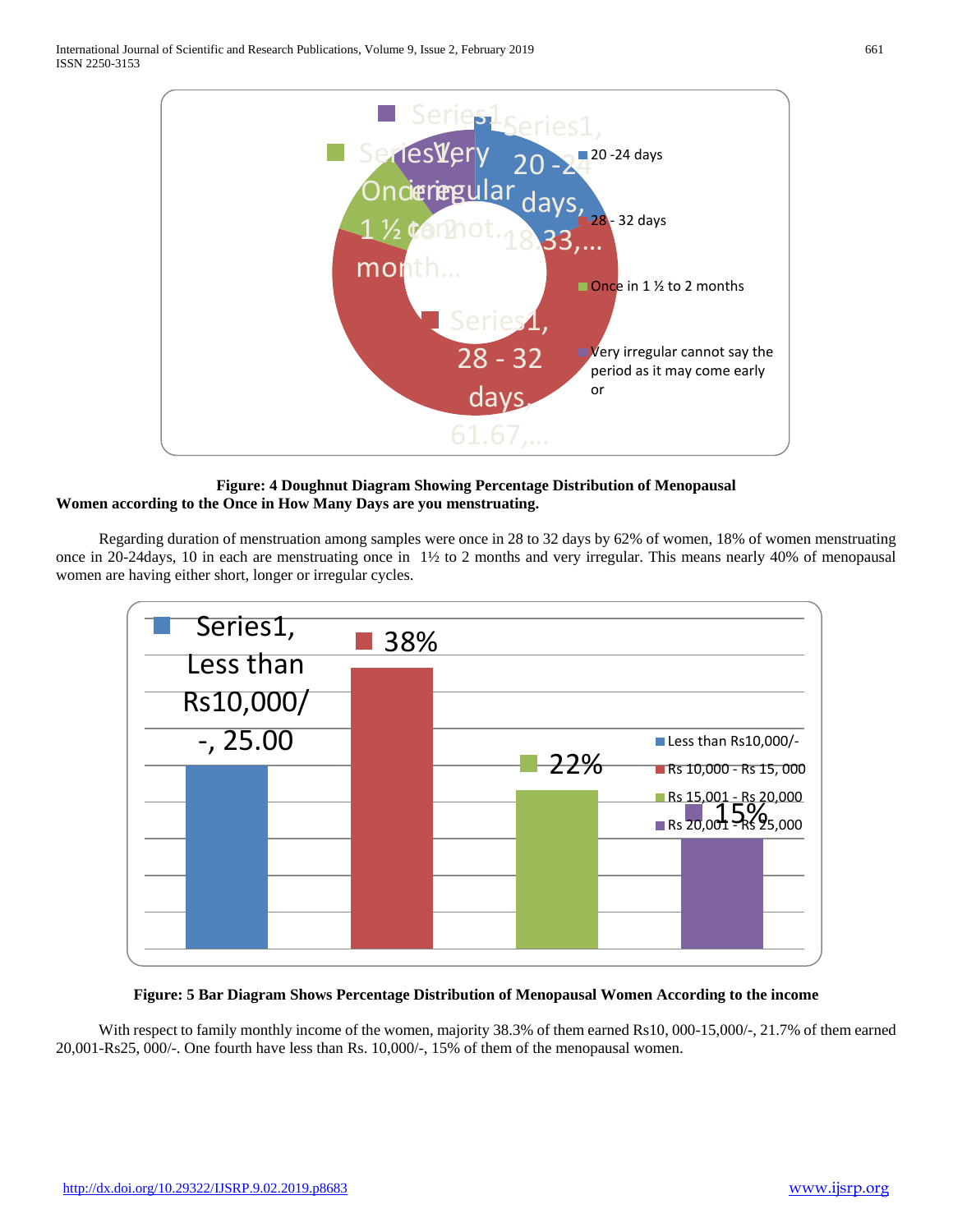|                                                                     |                  | $n=60$     |
|---------------------------------------------------------------------|------------------|------------|
| <b>Variables</b>                                                    | Frequency        | Percentage |
| Period of not getting menses in                                     |                  |            |
| years                                                               |                  |            |
| $\overline{0}$                                                      |                  |            |
| $\leq$ 1                                                            | 38               | 63.3       |
| $1-2$                                                               | $\mathbf{1}$     | 1.7        |
| $2 - 4$                                                             | $\overline{9}$   | 15.0       |
| $5 - 15$                                                            | $\sqrt{6}$       | 10.0       |
|                                                                     | 6                | 10         |
|                                                                     |                  |            |
| <b>Total</b>                                                        | 60               | 100        |
| <b>Previous sources of information</b><br>Television.<br>News paper |                  |            |
| Magazine                                                            | 12               | 20.        |
| Medical personal                                                    | 14               | 23.3       |
| <b>Books</b>                                                        | $10\,$           | 16.7       |
| Others                                                              | 08               | 13.3       |
|                                                                     | 16               | 26.7       |
|                                                                     | $\boldsymbol{0}$ | 0.0        |
|                                                                     |                  |            |
|                                                                     |                  |            |
|                                                                     |                  |            |
|                                                                     |                  |            |
| <b>Total</b>                                                        | 60               | 100        |

| Table: 4 Distribution of Demographic Variables Percentage among Menopausal Women |  |  |
|----------------------------------------------------------------------------------|--|--|
|----------------------------------------------------------------------------------|--|--|

 In relation to history of menstruation, majority 63.3% were attained menopause, 15.0% were not getting menstruation since one to two years. And 10% women have attained menopause Two- four years back, and 10% women were attained menopause 15 years back.

Considering sources of information 20 % respondents have received previous information through television, almost equal percentage i.e 23.3% have received from news paper, 16.7% from magazine, 13.3 % from medical personnel and 26.7% have received previous information from books.

## **PART- II**

#### **Distribution of Knowledge Score / Item Wise Analysis of Knowledge on Menopausal Problems**

**Table: 5 Frequency & Percentage Distribution of Knowledge Regarding Basic Concepts. n=60**

|                                    | <b>Test</b>  |   |                |      |       |      |                |      |  |
|------------------------------------|--------------|---|----------------|------|-------|------|----------------|------|--|
| <b>Basic concepts of menopause</b> | Pre          |   |                |      | Post  |      |                |      |  |
|                                    | <b>Wrong</b> |   | <b>Correct</b> |      | Wrong |      | <b>Correct</b> |      |  |
|                                    | F            | % | F              | $\%$ | F     | $\%$ | E              | $\%$ |  |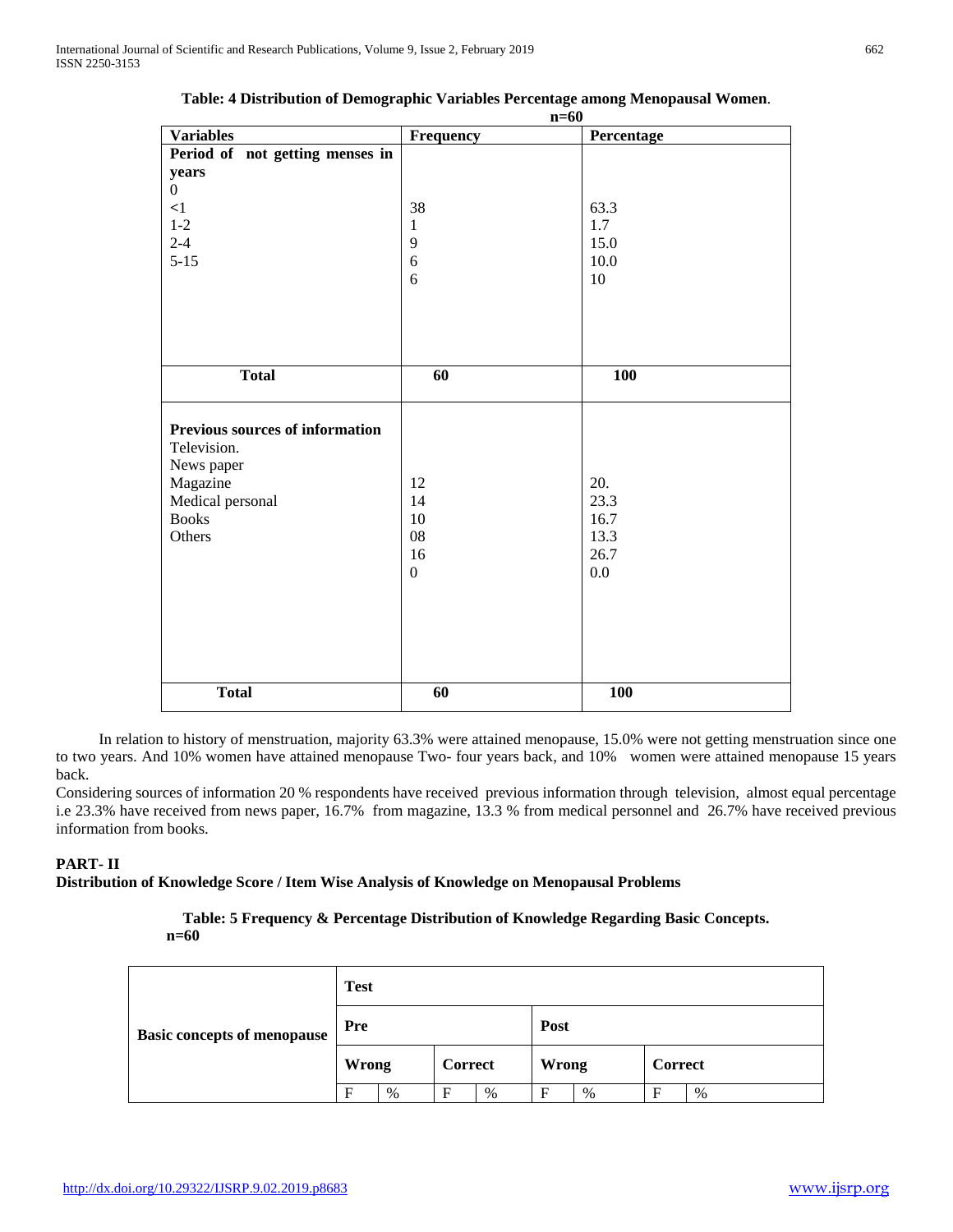International Journal of Scientific and Research Publications, Volume 9, Issue 2, February 2019 663 ISSN 2250-3153

| Menopause meaning   | 20 | 33.3 | 40 | 66.7 | 1        | 1.7        | 59 | 98.3  |
|---------------------|----|------|----|------|----------|------------|----|-------|
| Period of Menopause | 48 | 80.0 | 12 | 20.0 | 3        | 5.0        | 57 | 95.0  |
| Average age         | 13 | 21.7 | 47 | 78.3 | $\Omega$ | $\Omega$ . | 60 | 100.0 |
| Decline organ       | 33 | 55.0 | 27 | 45.0 | 7        | 11.7       | 53 | 88.3  |
| Sex harmones        | 32 | 53.3 | 28 | 46.7 | $\theta$ | $\Omega$ . | 60 | 100.0 |
| <b>Stages</b>       | 54 | 90.0 | 6  | 10.0 | 5        | 8.3        | 55 | 91.7  |
| Pre menopause       | 27 | 45.0 | 33 | 55.0 | 5        | 8.3        | 55 | 91.7  |
| Type of cycles      | 39 | 65.0 | 21 | 35.0 | 13       | 21.7       | 47 | 78.3  |
|                     |    |      |    |      |          |            |    |       |
|                     |    |      |    |      |          |            |    |       |
|                     |    |      |    |      |          |            |    |       |
|                     |    |      |    |      |          |            |    |       |
|                     |    |      |    |      |          |            |    |       |
|                     |    |      |    |      |          |            |    |       |
|                     |    |      |    |      |          |            |    |       |

Table: 5 reveal the level of knowledge on basic concepts of menopausal problems.

 In relation to meaning of menopause 66.7% had awareness on meaning of menopause 33.3% not aware of the concept of the menopause in pre test. And 98.3% post test samples were aware meaning of menopause and only 1.7% could not improve knowledge on menopause.

 With regard to knowledge on menstrual status of women 20% said that women will not menstruate for 12 months, and 80.5% stated that women will not menstruate for Two years in pre test, 95% of subjects said correctly in post test.

 With respect to average age for menopause, 78.3% said correctly as 45 years in the pre test and all sample 100% gained adequate knowledge in the post test.

 Related to the body's function among menopausal women in pre test 45% of women said that the diminishing ovary function causes menopause in comparison to 88.3% in post test.

 Knowledge on female sex hormones was adequate among menopausal women only among 46.7% of women in pre test, and it is good note that all the women have acquired complete knowledge in the post test.

 Regarding no. of stages in menopause 10% said correctly as three stages in menopause and 90% had inadequate knowledge in pre test, 91.7% had adequate knowledge and 8.3% had inadequate knowledge in post test.

 In regard to knowledge on pre menopausal period, 55% had adequate knowledge, 45% had inadequate knowledge in pretest. 91.7% had adequate knowledge and 8.3% had inadequate knowledge in post test.

 Regarding changes in menstruation during menopausal period 35% had adequate knowledge this knowledge was improved to 78.3% in the post test.

## **Table: 6 Distribution of Knowledge Regarding Body Changes among Menopausal Women in Pre & Post Test.**

| $n=60$                                      |              |                                |    |       |              |         |           |      |  |  |
|---------------------------------------------|--------------|--------------------------------|----|-------|--------------|---------|-----------|------|--|--|
|                                             | <b>Test</b>  |                                |    |       |              |         |           |      |  |  |
| <b>Body changes of menopausal</b><br>period | Pre          |                                |    |       | Post         |         |           |      |  |  |
|                                             |              | <b>Correct</b><br><b>Wrong</b> |    | Wrong |              | Correct |           |      |  |  |
|                                             | $\mathbf{F}$ | $\%$                           | F  | $\%$  | $\mathbf F$  | $\%$    | $F_{\rm}$ | $\%$ |  |  |
| Hot flushes                                 | 36           | 60.0                           | 24 | 40.0  | 6            | 10.0    | 54        | 90.0 |  |  |
| Possible body changes                       | 55           | 91.7                           | 5  | 8.3   | 8            | 13.3    | 52        | 86.7 |  |  |
| Hot flushes period                          | 48           | 80.0                           | 12 | 20.0  | 5            | 8.3     | 55        | 91.7 |  |  |
| Associated symptoms                         | 55           | 91.7                           | 5  | 8.3   | 10           | 16.7    | 50        | 83.3 |  |  |
| Night sweats                                | 41           | 68.3                           | 19 | 31.7  | $\mathbf{1}$ | 1.7     | 59        | 98.3 |  |  |
| Hunger exercise                             | 52           | 86.7                           | 8  | 13.3  | 12           | 20.0    | 48        | 80.3 |  |  |
| Burning extremities                         | 42           | 70.0                           | 18 | 30.3  | 10           | 16.7    | 50        | 83.3 |  |  |
| Thick hair                                  | 58           | 96.7                           | 2  | 3.3   | 13           | 21.7    | 47        | 78.3 |  |  |
|                                             |              |                                |    |       |              |         |           |      |  |  |
|                                             |              |                                |    |       |              |         |           |      |  |  |
|                                             |              |                                |    |       |              |         |           |      |  |  |
|                                             |              |                                |    |       |              |         |           |      |  |  |
|                                             |              |                                |    |       |              |         |           |      |  |  |
|                                             |              |                                |    |       |              |         |           |      |  |  |
|                                             |              |                                |    |       |              |         |           |      |  |  |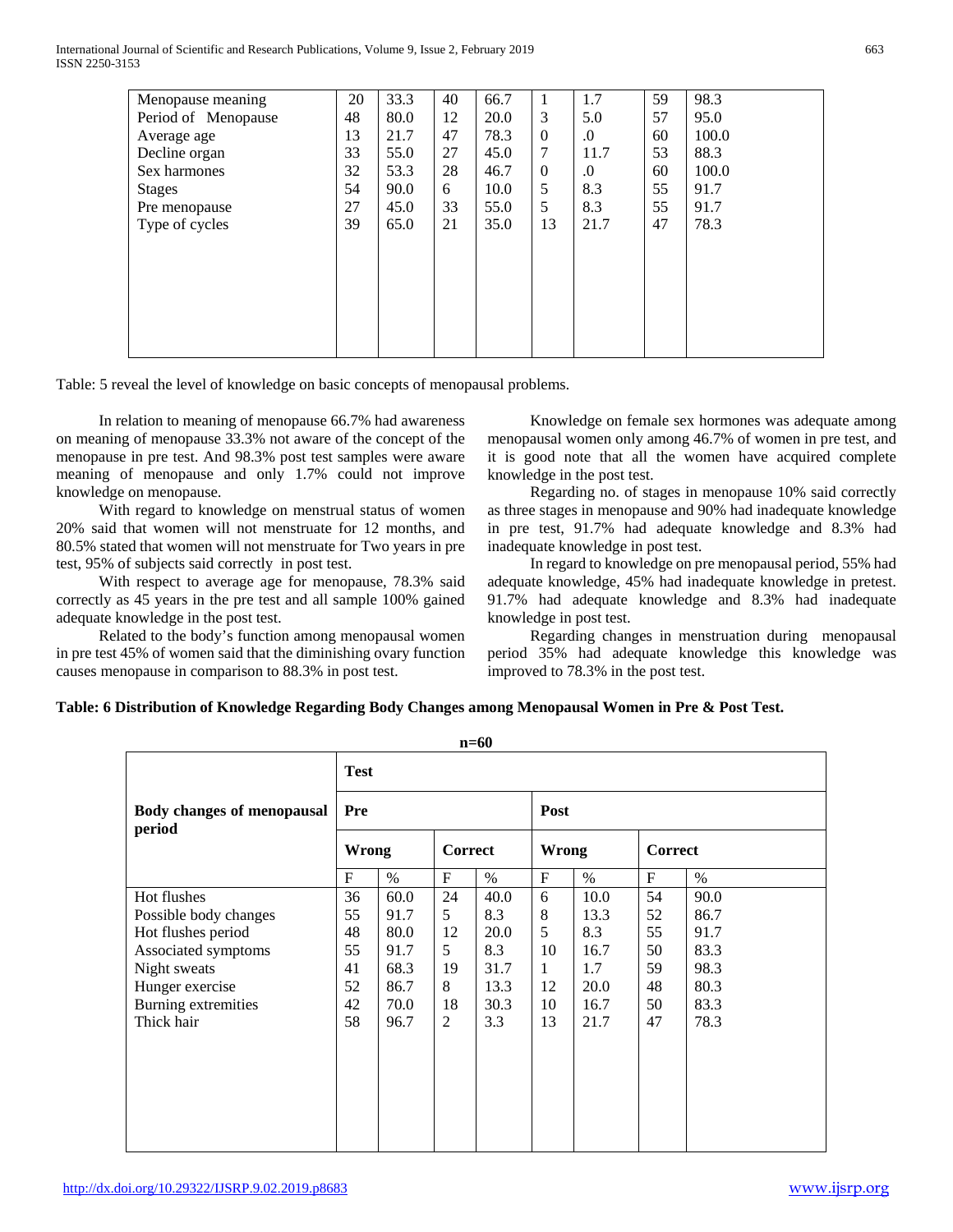Table: 6 revealed that the knowledge on body experiences during menopausal period.

 Regarding meaning of hot flush 40% samples said upon correctly as feeling warmth, 60% stated as feeling cold & headache in pretest. Where as 90% of women told correct concept regarding hot flush only 10% responded incorrectly in the post test.

 In relation to body changes among menopausal women the majority 91.7% had not aware of the body changes & only 8.3% had adequate knowledge in pretest. About 86.7% said correctly as flat and saggy breast as change / experience during menopausal period.

 The duration of hot flushes was answered correctly by 80% of menopausal women in pre test and the same was answered by correctly 91.7% of menopausal women in post test.

 With regard to associated sensation along with hot flushes only 8.3% stated correct as feeling of rubber band snapping underneath skin and 91.7% had not aware of associated sensation along with hot flushes in pretest. 83.3% have gained knowledge in post test.

 Related to knowledge on symptoms associate with menopause 31.7% said correctly that excessive sweat in the nights and remaining 68.3% stated incorrectly and the same was increased to 98.3% in post test.

 In relation to excessive hunger only13.3% samples had correct concept and 86.7% of the women said that excessive hunger is one of the symptoms associated with menopause and have incorrect knowledge. A surprising mode that this incorrect concept was reduced to only 20% of women where as 80% of them told correctly in post test.

Around  $1/3^{rd}$  (33.3%) of the women know that a women experiences burning sensation in hands and feet during menopausal period and percentage and the women with correct knowledge was increased to 83.3% of the women in post test.

 It is surprising that 96.7% of the menopausal women felt hair growth becomes thick. The informational booklet has increased their knowledge from 3.3% in the pre test to 78.3% in the post test. With the highest gained area of knowledge.

**n=60 Menopausal problems Test Pre Post Wrong Correct Wrong Correct F % F % F % F %** Loss of memory Sleep disturbance Bony changes Urinary problems High risk disease Dyspenuria 43 40 33 44 51 51 71.7 66.7 55.0 73.3 85.0 85.0 17 20 27 16 9 9 28.3 33.3 45.0 26.7 15.0 15.0 3 1 4 2 8 3 5.0 1.7 6.7 3.3 13.3 5.0 57 58 56 58 52 57 95.0 98.3 93.3 96.7 86.7 95.0

 In relation to menopausal problems of memory loss majority 71.7% had correct concept and 28.3% had wrong concept in pre test. The knowledge increased in post test to 95%.

 Regarding sleep disturbances among subjects 33% had adequate knowledge and 66.7% had inadequate knowledge in pre test. Knowledge increased in post test to 98.3% only 1.7% had inadequate knowledge.

 In association with skeletal changes among menopausal women 45% said correctly as bones become thin and easily breakable and 55% stated as bones may become long in pretest 93.3% had correct concept and only 6.7% had wrong concept in post test.

 In view of urinary problems knowledge among menopausal women, 73.3% had wrong concept among them 20% were stated that it is an inability to pass urine, 30% stated that it is formation of stones in the kidneys and 23.3% stated that they do not know.

Rest 26.7% women had correct concept about urinary problems related to menopause in pretest. The knowledge levels increased in post test among subjects to 96.7% and stated it as passing of urine without control on stress and only 3.3% had inadequate knowledge and stated it as the inability to pass urine.

 Only 15% of the menopausal women know about the heart diseases, which they are at risk during menopausal period and this awareness was increased to 86.7% of menopausal women.

 In regard to the response by the subjects only 15% had correct idea and 85% had wrong concept about the reason for dyspareunia during intercourse, among them 31.6% said it is due to loss of interest in sex, 25% stated that is due to natural pain after 45 years and 28.3% stated that they do not know. And it is a good note that knowledge was increased to 95% in post test.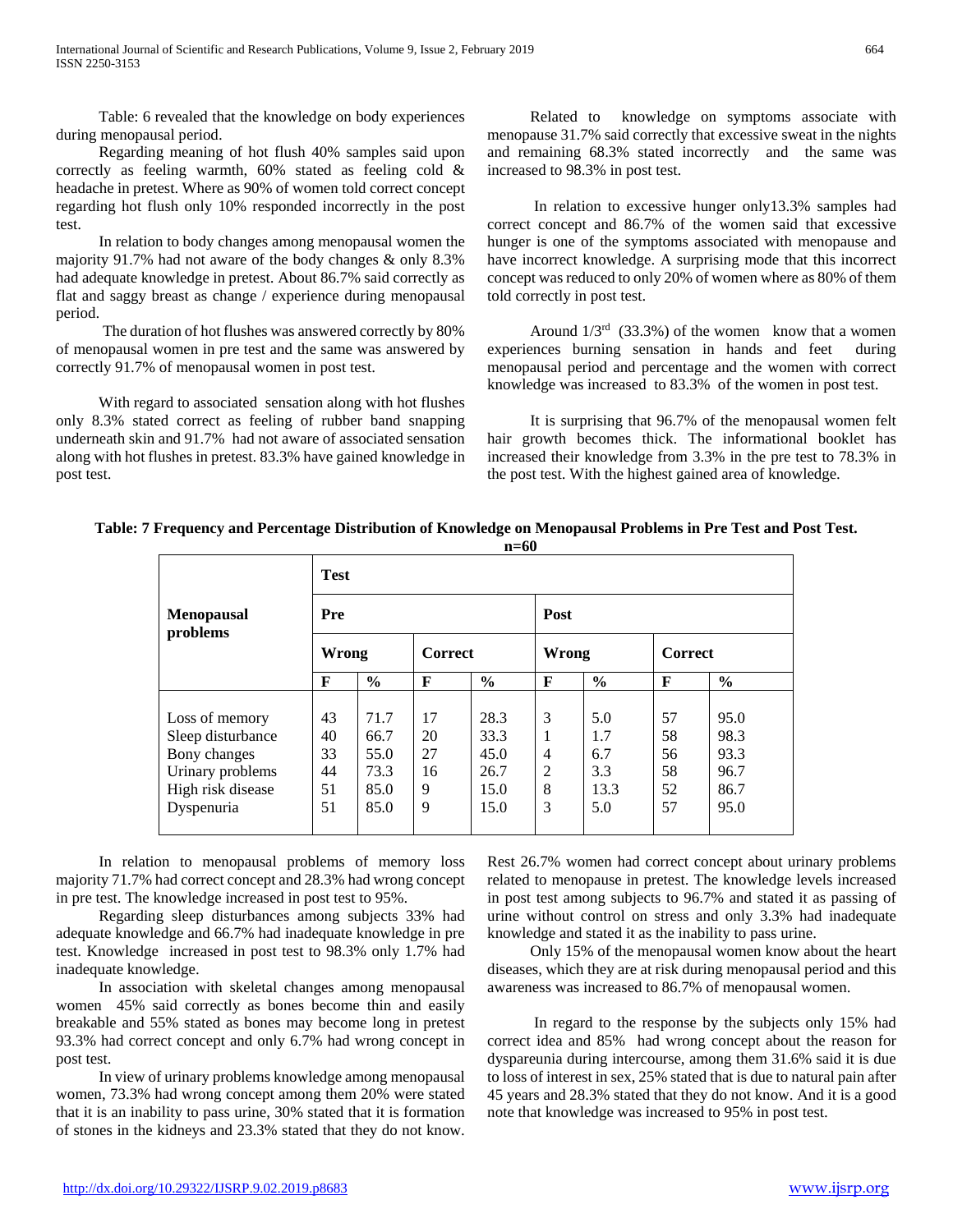|                                | <b>Test</b> |                         |    |               |              |                |                |               |
|--------------------------------|-------------|-------------------------|----|---------------|--------------|----------------|----------------|---------------|
| <b>Management of menopause</b> | <b>Pre</b>  |                         |    | Post          |              |                |                |               |
|                                |             | <b>Correct</b><br>Wrong |    |               | <b>Wrong</b> |                | <b>Correct</b> |               |
|                                | F           | $\frac{0}{0}$           | F  | $\frac{0}{0}$ | F            | $\frac{6}{6}$  | $\mathbf F$    | $\frac{0}{0}$ |
| Aim of HRT                     | 49          | 81.7                    | 11 | 18.3          | 2            | 3.3            | 58             | 96.7          |
| Common form                    | 51          | 85.0                    | 9  | 15.0          | 10           | 16.7           | 50             | 83.3          |
| Calcium benefit                | 27          | 45.0                    | 33 | 55.0          | $\theta$     | $\theta$       | 60             | 100.0         |
| Best non hormonal therapy      | 38          | 63.3                    | 22 | 36.7          | $\theta$     | $\overline{0}$ | 60             | 100.0         |

#### **Table -8 Knowledge Levels of Menopausal Women Regarding Management of Menopausal Problems.**

Table-:8 Reveals the level of knowledge on management of menopausal problems.

 Related to therapeutic measures of hormonal replacement therapy for menstrual problems majority 81.7% had inadequate knowledge and 18. 3% had adequate knowledge in pre test, 96.7% samples had adequate knowledge and only 3.3% had inadequate knowledge in post test.

 In relation to method the of Hormonal Replacement Therapy majority ie, 85% stated it is in the from of injection and ointments, only 15% said in the form of tablets in pre test and majority 83.3% samples said as it is in the form of tablets and other remaining 16.7% had concept of injections and ointment for Hormonal Replacement Therapy in post test.

 Regarding benefit of calcium therapy, 55% said correctly as calcium maintain healthy bones and joints. Among the samples 45% had wrong concept, among them 18.33% said as it improve gum problems, 15% said it improve digestive problems and 11.6% said they do not know in pre test. And in post test all 100% menopausal women had adequate knowledge on benefit of consuming calcium tablets.

 In association with non hormonal therapies for the relief of menopausal symptom, majority ie, 63.3% had wrong concept and responded as they do not know and 36.7% had correct concept in pre test, and in post test all the 100% samples understood that yoga provides relief from the menopausal problems.

#### **Table: 9 Frequency and Percentage distribution of Knowledge on Coping Strategies of Among Menopausal Women.**

|                          |              |               | $n=60$         |               |              |               |                |               |
|--------------------------|--------------|---------------|----------------|---------------|--------------|---------------|----------------|---------------|
|                          | <b>Test</b>  |               |                |               |              |               |                |               |
| <b>Coping strategies</b> | Pre          |               |                |               | Post         |               |                |               |
|                          | <b>Wrong</b> |               | <b>Correct</b> |               | <b>Wrong</b> |               | <b>Correct</b> |               |
|                          | F            | $\frac{6}{9}$ | F              | $\frac{6}{9}$ | F            | $\frac{6}{9}$ | F              | $\frac{6}{6}$ |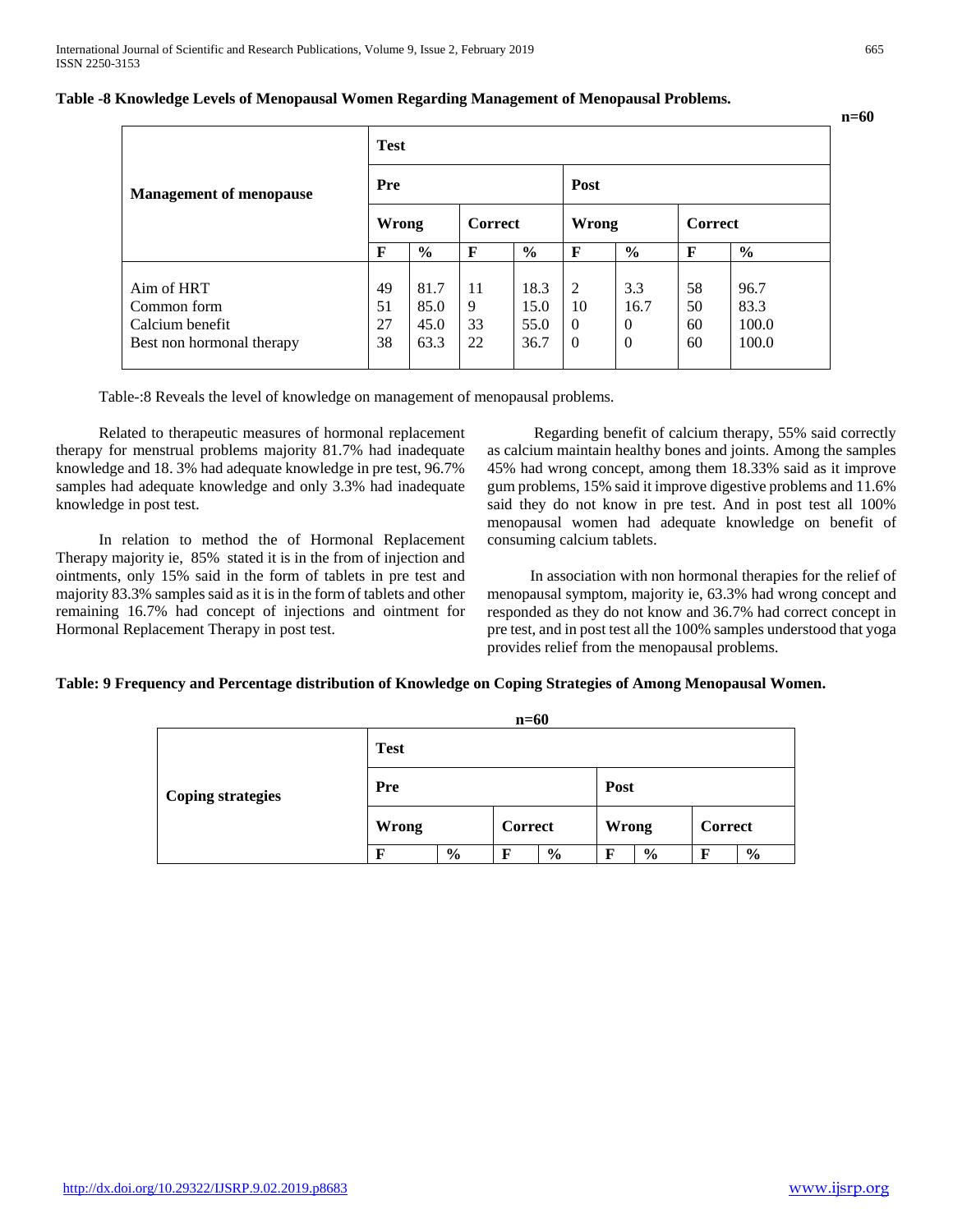The following are the percentage of knowledge in each area of coping strategies both in pre and post test.

 In pre test 80% of menopausal women stated that they should take at least 500ml of milk and this knowledge area was increased to 93.3% in post test.

 Among the samples 73.3% stated that avoiding the consumption of tea and coffee during menopausal period will help to control the problems in pretest and it was increased up to 88.3% during post test.

In the pretest 78.3% of subjects stated that drinking  $2 - 3$ litters of water helps to reduce the problems and this knowledge area was increased to 93.3% in post test.

 Walking for at least 30 minutes daily will help menopausal women to avoid problems, 76.7% agreed with this in pretest and was increased up to 91.5% in post test.

 About abdominal breathing exercise twice a day, 61.7% stated yes during pretest and was increased to 91.7% in post test.

 In pretest 80% of subjects stated that practicing of yoga for one hour per day will reduce the problems in pretest and it was increased to 95% in post test.

 About promoting positive feelings, 71.7% stated in pretest and 93.3% in post test.

 About 88.3% of samples said that menopausal women need to consult a doctor if any unbearable symptom exists in pretest and 93.3% of samples told the same in post test.

 About eye check up every year, 84.7% of samples told in pretest and 95% in post test.

 In pre test 83.3% of samples stated that eating more of fruits and vegetables is good in reduction of menopausal problems in pretest and 98.3% in post test.

**Table10: Frequency and Percentage Distribution of Knowledge on Basic Facts on Coping Strategies of among Menopausal Women. n=60**

|                                               | <b>Test</b> |      |         |      |              |      |         |               |  |
|-----------------------------------------------|-------------|------|---------|------|--------------|------|---------|---------------|--|
| <b>Basic concepts of coping</b><br>strategies | Pre         |      |         |      | Post         |      |         |               |  |
|                                               | Wrong       |      | Correct |      | <b>Wrong</b> |      | Correct |               |  |
|                                               | F           | $\%$ | F       | $\%$ |              | $\%$ | F       | $\frac{0}{0}$ |  |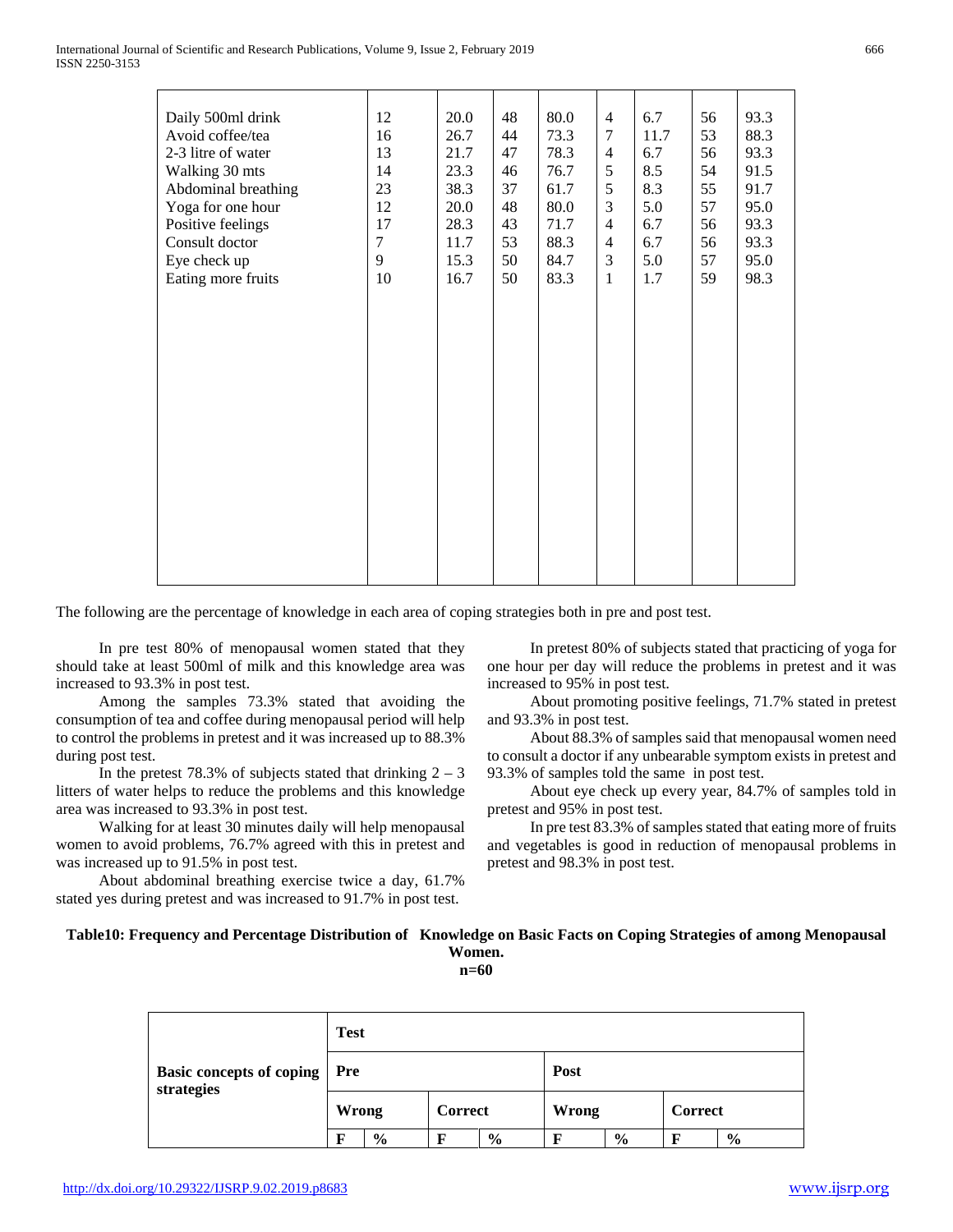International Journal of Scientific and Research Publications, Volume 9, Issue 2, February 2019 667 ISSN 2250-3153

| of<br>coping<br>Meaning<br>strategies<br>Immediate<br>doctor<br>attention<br>Exercise to hot flush<br>Stress reduction | 50<br>45<br>51<br>31 | 83.3<br>75.0<br>85.0<br>51.7 | 10<br>15<br>9<br>29 | 16.7<br>25.0<br>15.0<br>48.3 | 6<br>6<br>13<br>1 | 10.0<br>10.0<br>21.7<br>1.7 | 54<br>54<br>47<br>59 | 90.0<br>90.0<br>78.3<br>98.3 |
|------------------------------------------------------------------------------------------------------------------------|----------------------|------------------------------|---------------------|------------------------------|-------------------|-----------------------------|----------------------|------------------------------|

Table: 10 Reveals the knowledge on basic facts on coping strategies for menopausal problems among menopausal women.

 Related to meaning of coping strategies majority 83.3% had inadequate knowledge and only 16.7% had adequate knowledge in pretest and the knowledge levels increased to 90.0% in post test and 10% had wrong concept in under standing of self management practices for menopausal problems.

 Related to symptom to be reported to doctor as a problem of menopause, 25% said correctly for reporting to doctor when there is an inability to balance upon standing and 75% had wrong concept among them 10% said night sweats, 25% said head ache need to be reported and 40% do not know the answer in pretest and in post test 90.0% had adequate knowledge & only 10% had inadequate knowledge.

 With regard to type of exercises 15% said deep breathing exercises controls hot flushes and 81% said cycling & swimming controls hot flushes in pre test and in post test 78.3% had adequate knowledge and 21.7% had inadequate knowledge about type of exercises.

 In association with therapeutic measures of relaxation techniques in reducing stress 48.3% samples said correctly that medication reduces stress, 51.7% said that watching movies reduces stress in pre test and in post test knowledge levels increased to 98.3% had adequate knowledge and only 1.7% have not understood the use of relaxation techniques in reducing stress.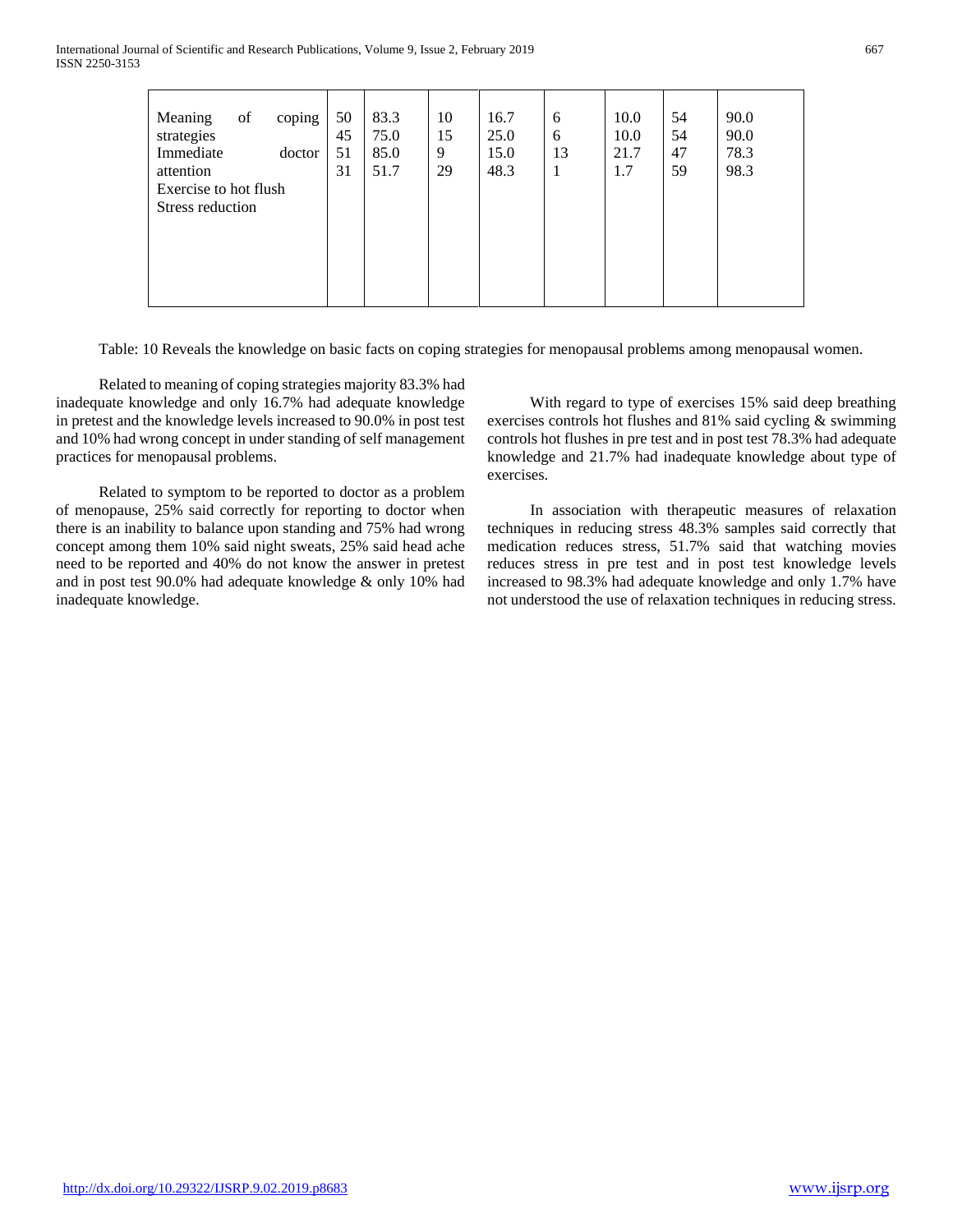International Journal of Scientific and Research Publications, Volume 9, Issue 2, February 2019 668 ISSN 2250-3153



**Figure: 6 Percentage distribution of level of knowledge in pre test and post test**

 Figure:4 the above figure describes percentage of women falling with the three levels of knowledge ie; below average (<50%), average  $(50 - 75%)$  and above average  $(> 75%).$ 

 Menopausal women 71.7% scored below average, 28.33% average and 5% above average in pretest. Where as in the post test the above average were 90% and average were only 10% and none of them scored below average.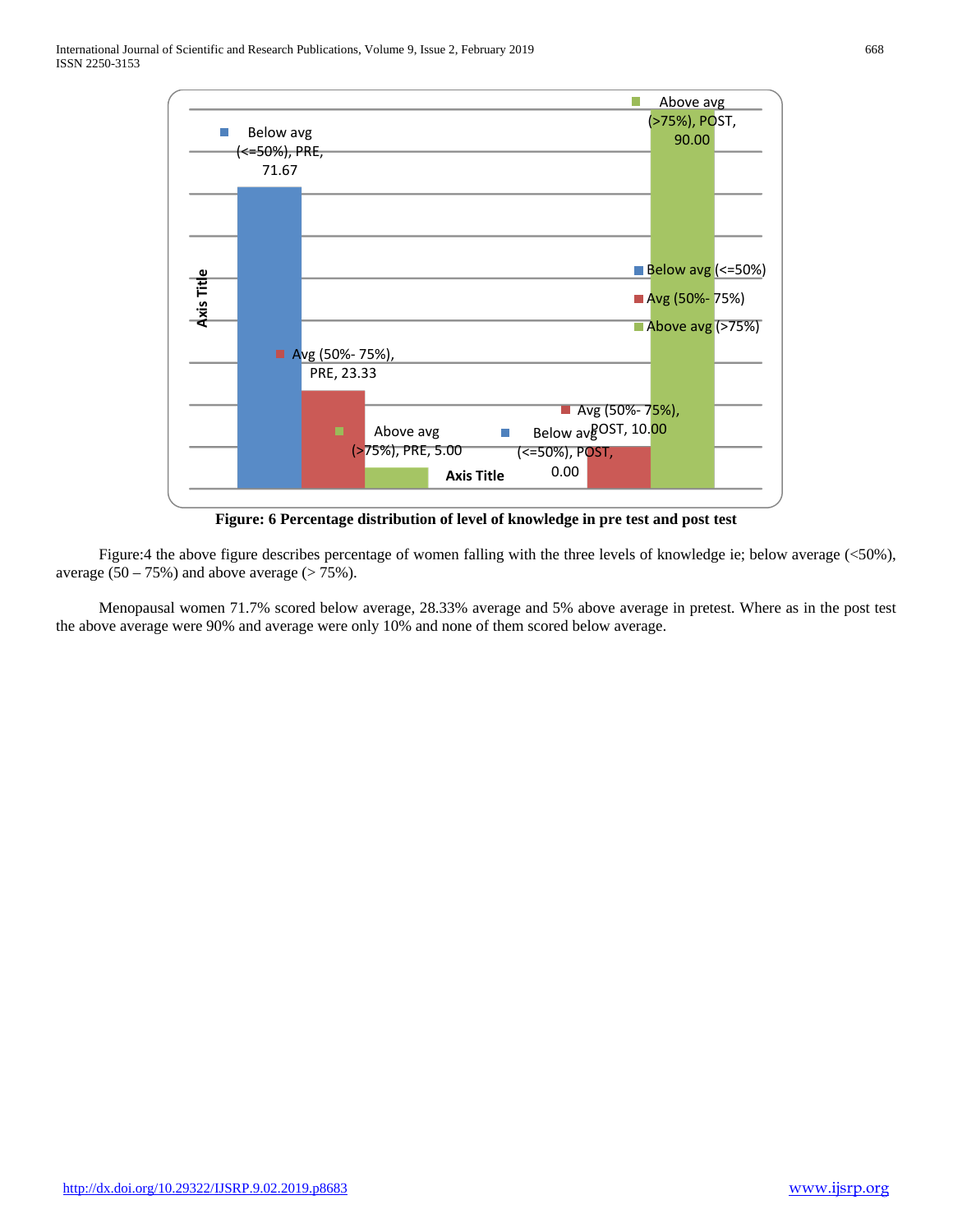

#### **Figure: 7 3D - Clustered Column Diagram showing mean and Percentage Pre and Post Test among Menopausal Women**

 The above figure very clearly indicate gain in knowledge of women through informational booklet, the mean score was 16.98% and it increased to 35.5% in the post test. In terms of percentage the knowledge was 42.46% in pretest and increased to 87.75% in post test.

#### **Part-III: significant test of knowledge**

|           |         |         | $n=60$    |        |    |           |  |  |  |  |  |  |
|-----------|---------|---------|-----------|--------|----|-----------|--|--|--|--|--|--|
| Group     | Mean    | S.D     | St. Error |        | df | Sig       |  |  |  |  |  |  |
| Pretest   | 16.9833 | 6.99756 | .90338    |        |    |           |  |  |  |  |  |  |
| Post Test | 35.5000 | 3.51510 | .45380    | 18.400 | 59 | 0.00<br>S |  |  |  |  |  |  |

**Table – 11 –'t' test for Knowledge gain in pre and post test among menopausal women**

 **S** - Significant

Hypothesis Ho<sub>1</sub>: was there is no significant in knowledge before and after administering information booklet among menopausal women.

 From the above table it is very clear that there was an increase in the knowledge by comparing mean scores that means pretest mean score was 16.98 and post test mean score was 35.5. The obtained 't' value is 18.4 at df of 59 and it's significant value is 0.00 (P < 0.01 at 0.05 level of significance) hence null hypothesis is rejected saying that there is a significant difference in the knowledge of menopausal women before and after administration of information booklet.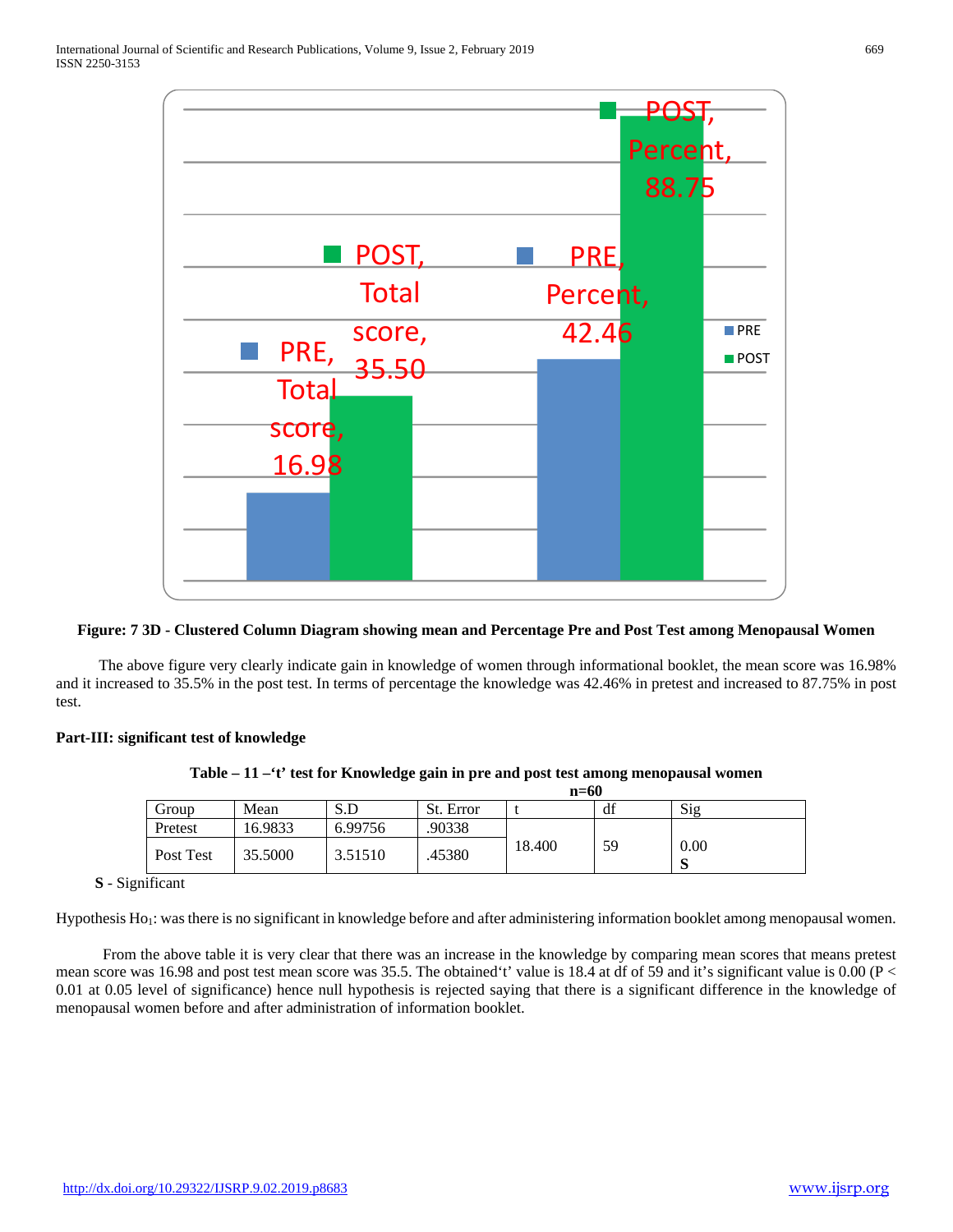## **PART- IV**



|             | $n=60$                                                        |                            |                                      |                                                   |                                           |                                     |                                       |                          |                                           |                |    |                    |
|-------------|---------------------------------------------------------------|----------------------------|--------------------------------------|---------------------------------------------------|-------------------------------------------|-------------------------------------|---------------------------------------|--------------------------|-------------------------------------------|----------------|----|--------------------|
|             | Variable                                                      |                            | Knowledge level                      |                                                   |                                           |                                     |                                       |                          |                                           |                |    |                    |
| <b>TEST</b> |                                                               | $\left( \leq 50\% \right)$ | Below average                        |                                                   | Average<br>$(50% -$<br>75%)               |                                     | Above<br>average<br>(>75%)            | Total                    |                                           | $X^2$<br>value | df | Signific-<br>ant   |
|             | Years                                                         | $\mathbf{F}$               | $\%$                                 | F                                                 | $\frac{0}{0}$                             | $\mathbf{F}$                        | $\%$                                  | $\mathbf{F}$             | $\frac{0}{0}$                             |                |    |                    |
| PRE         | <b>AGE</b><br>40-44<br>45-49<br>50-54<br>>54<br><b>Total</b>  | 22<br>12<br>6<br>3<br>43   | 81.5<br>57.1<br>75.0<br>75.0<br>71.7 | 3<br>8<br>$\overline{2}$<br>1<br>14               | 11.1<br>38.1<br>25.0<br>25.0<br>23.3      | 2<br>1<br>$\Omega$<br>$\Omega$<br>3 | 7.4<br>4.8<br>$\Omega$ .<br>.0<br>5.0 | 27<br>21<br>8<br>4<br>60 | 100.0<br>100.0<br>100.0<br>100.0<br>100.0 | 5.619          | 6  | 0.467<br><b>NS</b> |
| <b>POST</b> | <b>AGE 40-</b><br>44<br>45-49<br>50-54<br>>54<br><b>Total</b> |                            |                                      | 3<br>$\overline{2}$<br>$\boldsymbol{0}$<br>1<br>6 | 11.1<br>9.5<br>$\Omega$ .<br>25.0<br>10.0 | 24<br>19<br>8<br>3<br>54            | 88.9<br>90.5<br>100.0<br>75.0<br>90.0 | 27<br>21<br>8<br>4<br>60 | 100.0<br>100.0<br>100.0<br>100.0<br>100.0 | 1.931          | 3  | 0.587<br><b>NS</b> |

This table indicates that as per age for knowledge  $x^2 = 5.619$  P=0.467 (P >0.05 level) in pretest &  $x^2=1.931$  P=0.587 (P >0.05 level) in post test. Hence there was no significant association between knowledge scores of women with regarding to age in pre and post test.



**Figure: 8 The level of knowledge according to the age in pre and post test**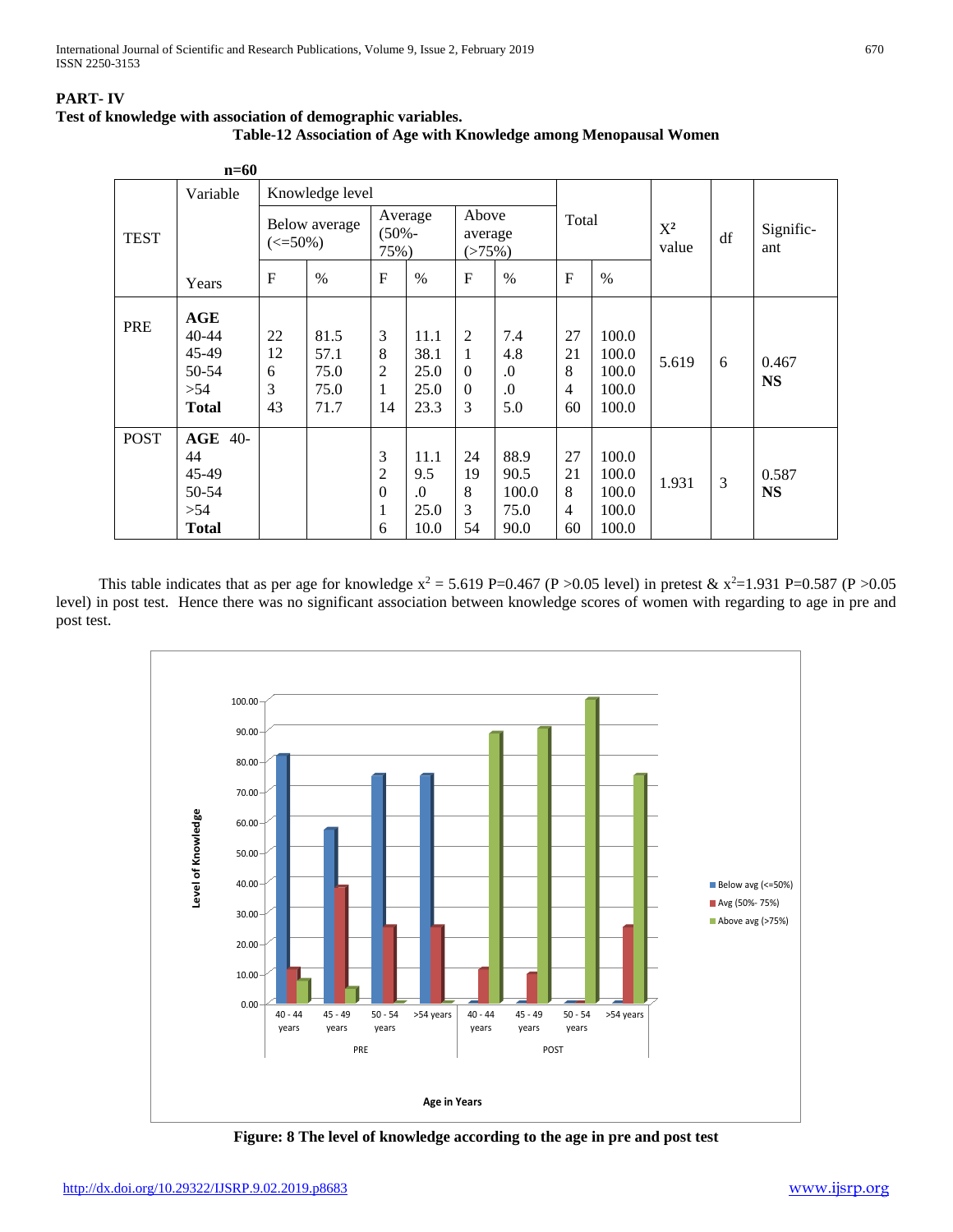In the pre test majority of below average performance that is 81.5% were found in the age group of 40 to 44 years, and above average is 7.4% in the same group. Between 45 to 49 years none of them have scored 57.1% in pretest where as in post test all the menopausal women 50 to 54 years of age group have scored above average and the other age groups have also scored above 75%.

|             |                 |                  |                 |                |            |                     |            |              |       | 11–vv          |                |           |
|-------------|-----------------|------------------|-----------------|----------------|------------|---------------------|------------|--------------|-------|----------------|----------------|-----------|
|             |                 |                  | Knowledge level |                |            |                     |            |              |       |                |                |           |
|             |                 | <b>Below</b>     |                 |                | Avg (50%-  | Above               |            | Total        |       |                |                | Signifi-  |
| <b>TEST</b> | Variable        | $avg(\leq 50\%)$ |                 | 75%)           |            | $\text{agv}(>75\%)$ |            |              |       | $\chi^2$ value | df             | cant      |
|             |                 | $\mathbf{F}$     | $\%$            | $\overline{F}$ | $\%$       | $\mathbf{F}$        | $\%$       | $\mathbf{F}$ | $\%$  |                |                |           |
|             | <b>Religion</b> |                  |                 |                |            |                     |            |              |       |                |                |           |
| PRE         | Hindu           | 29               | 65.9            | 14             | 31.8       | 1                   | 2.3        | 44           | 100.0 |                |                |           |
|             | Christian       | 10               | 83.3            | $\Omega$       | $\Omega$ . | $\overline{2}$      | 16.7       | 12           | 100.0 |                |                |           |
|             | Muslim          | $\overline{4}$   | 100.0           | $\Omega$       | $\Omega$   | $\overline{0}$      | $\Omega$ . | 4            | 100.0 | 10.092         | $\overline{4}$ | 0.039     |
|             |                 | 43               | 71.7            | 14             | 23.3       | 3                   | 5.0        | 60           | 100.0 |                |                | S         |
| Total       |                 |                  |                 |                |            |                     |            |              |       |                |                |           |
|             |                 |                  |                 |                |            |                     |            |              |       |                |                |           |
| <b>POST</b> |                 |                  |                 |                |            |                     |            |              |       |                |                |           |
|             | Hindu           |                  |                 | $\overline{4}$ | 9.1        | 40                  | 90.9       | 44           | 100.0 |                |                |           |
|             | Christian       |                  |                 | $\overline{2}$ | 16.7       | 10                  | 83.3       | 12           | 100.0 |                |                | 0.583     |
|             | Muslim          |                  |                 | $\theta$       | $\Omega$   | $\overline{4}$      | 100.0      | 4            | 100.0 | 10.77          | $\overline{c}$ | <b>NS</b> |
| Total       |                 |                  |                 | 6              | 10.0       | 54                  | 90.0       | 60           | 100.0 |                |                |           |
|             |                 |                  |                 |                |            |                     |            |              |       |                |                |           |

**Table-13: Association of Religion with Knowledge of Women Regarding Menopausal Problems**

 $S =$  Significant  $NS = Not$  Significant

This Chi-square values of knowledge scores of religion  $\chi^2$ =10.92 p=0.039 (P < 0.05 level) in pretest and in post test  $\chi^2$ =10.077  $p=0.583$  (P > 0.05 level) were not significant at 0.05 level. So there is no significant relation ship between knowledge scores of menopausal women regarding religion. As per religion the pretest knowledge scores are significantly differing but information booklet was very effective in improving the knowledge in all the religions and significant difference in knowledge score was not seen in posttest.



**n=60**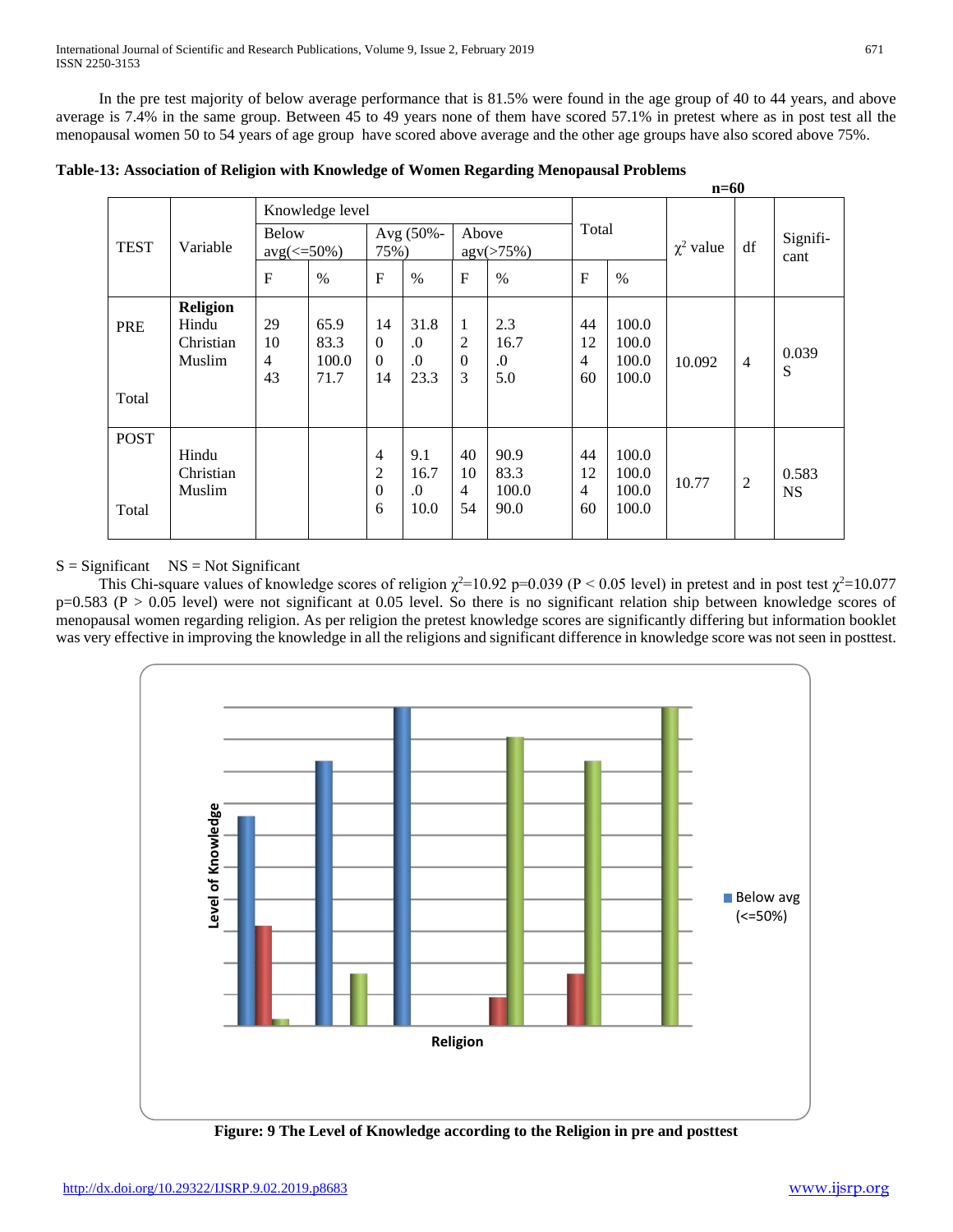International Journal of Scientific and Research Publications, Volume 9, Issue 2, February 2019 672 ISSN 2250-3153

 According to religion the below average performed group in pretest is highest among Muslims(100%) and Christians 80% and Hindus70%, where as in post test women belongs to all the three religions has scored above average (83%), none of them have scored below average. Nine percent of Hindus and 16% of Christians have scored average. All the Muslim menopausal women scored 100% in posttest

## **Table-14: Association of Education with Knowledge among Menopausal Women**

 $n = 60$ 

|                      |                                                                              |                    | Knowledge level                  |                                          |                              |                                            |                                     |                          |                                  |                |                |                   |
|----------------------|------------------------------------------------------------------------------|--------------------|----------------------------------|------------------------------------------|------------------------------|--------------------------------------------|-------------------------------------|--------------------------|----------------------------------|----------------|----------------|-------------------|
| <b>TEST</b>          | Variable                                                                     |                    | <b>Below</b><br>$avg(\leq 50\%)$ |                                          | Avg<br>$(50% -$<br>75%)      |                                            | Above<br>agv(>75%)                  | Total                    |                                  | $X^2$<br>value | df             | Significant       |
|                      |                                                                              | $\mathbf{F}$       | $\%$                             | $\mathbf F$                              | $\%$                         | $\mathbf F$                                | $\frac{0}{0}$                       | $\overline{F}$           | $\frac{0}{0}$                    |                |                |                   |
| PRE<br>Total         | <b>Education</b><br>Intermediate<br>Graduation<br>Post graduation &<br>above | 9<br>26<br>8<br>43 | 69.2<br>72.2<br>72.7<br>71.7     | $\overline{4}$<br>7<br>3<br>$\mathbf{1}$ | 30.8<br>19.4<br>27.3<br>23.3 | $\overline{0}$<br>3<br>$\overline{0}$<br>3 | $\cdot$<br>8.3<br>$\Omega$ .<br>5.0 | 13<br>36<br>11<br>60     | 100.0<br>100.0<br>100.0<br>100.0 | 2.629          | $\overline{4}$ | .622<br><b>NS</b> |
| <b>POST</b><br>Total | Intermediate<br>Graduation<br>Post graduation $\&$<br>above                  |                    |                                  | $\mathbf 1$<br>4<br>1                    | 7.7<br>11.1<br>9.1           | 12<br>32<br>10                             | 92.3<br>88.9<br>909                 | 13<br>36<br>$\mathbf{1}$ | 100.0<br>100.0<br>100.0          | .136           | $\overline{c}$ | .934<br><b>NS</b> |

The chi-square values of knowledge scores of education  $x^2 = 2.629$ , p=0.622 (P < 0.05 level) in pretest and the  $x^2$  values in the post test were 0.136, p=0.934 (P > 0.05 level of significance) among total sample and were not significant at 0.05 level shows that no significant relationship between knowledge scores and education pre and post.

## **The Level Of Knowledge according to the Educational Status In Pre And Post Test**

 According to education , the below average performed group in pretest is highest 72.73% and 72.22% among post graduates and graduates respectively, where as in post test women have scored above average 92.31%, 90.91% and 88.89% by intermediate, post graduates and graduates respectively and none of the sample scored below average knowledge scores in post test.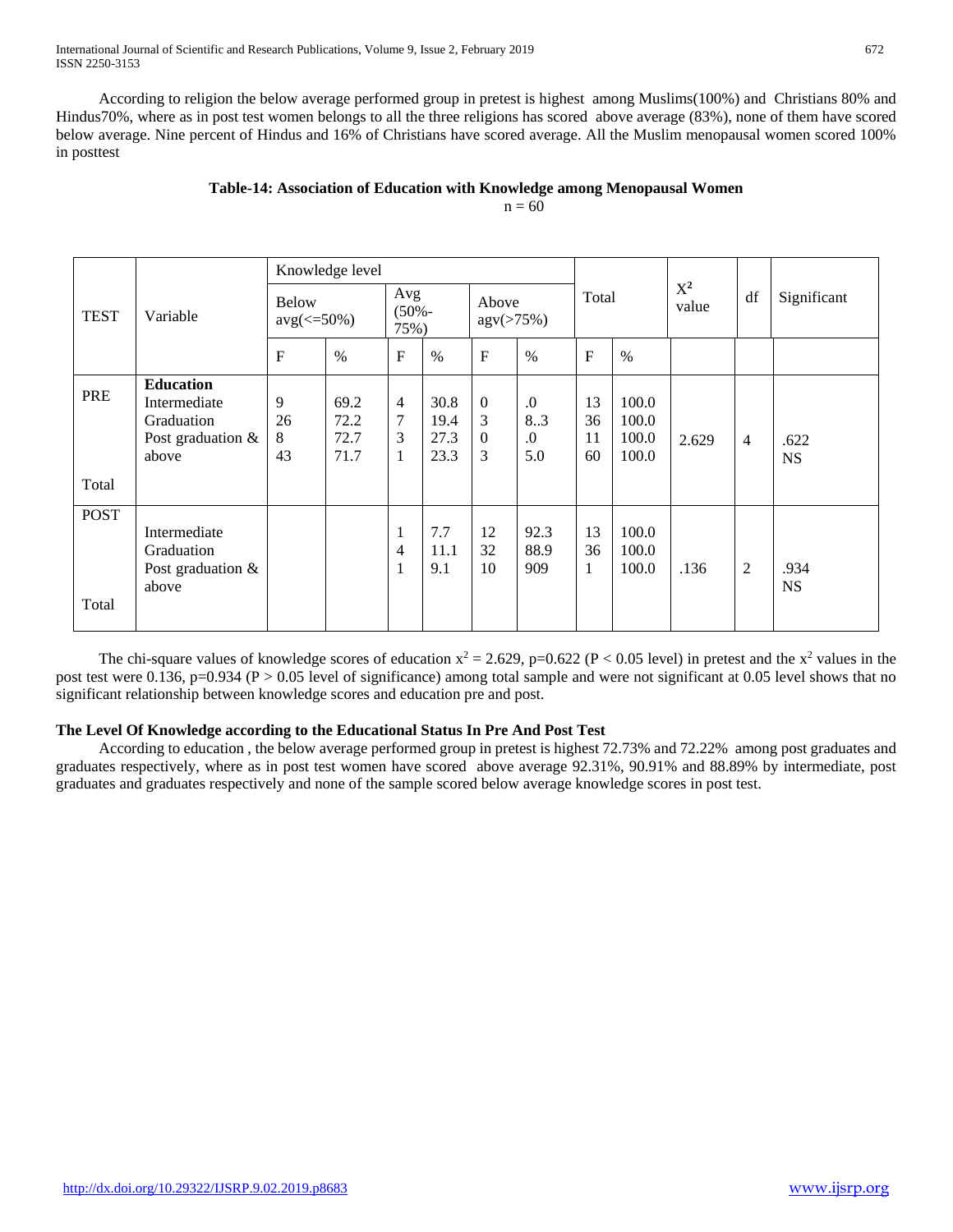|             |                                                  |                                  | Knowledge level       |                                       |                      |                            |                       |                |                         |          |                |                    |
|-------------|--------------------------------------------------|----------------------------------|-----------------------|---------------------------------------|----------------------|----------------------------|-----------------------|----------------|-------------------------|----------|----------------|--------------------|
| <b>TEST</b> | Variable                                         | <b>Below</b><br>$avg(\leq 50\%)$ |                       | Avg<br>$(50% -$<br>75%)               |                      | Above                      | agv(>75%)             | Total          |                         | $\chi^2$ | df             | Signif-<br>icant   |
|             |                                                  | $\mathbf F$                      | $\%$                  | $\mathbf{F}$                          | $\%$                 | $\mathbf{F}$               | $\%$                  | $\overline{F}$ | $\%$                    |          |                |                    |
| <b>PRE</b>  | Occupation<br>Teachers<br><b>Clerks</b><br>Total | 17<br>26<br>43                   | 85.0<br>164.1<br>71.7 | 3<br>11<br>14                         | 15.0<br>28.2<br>23.3 | $\boldsymbol{0}$<br>3<br>3 | $\cdot$<br>7.7<br>5.0 | 20<br>40<br>60 | 100.0<br>100.0<br>100.0 | 3.760    | $\overline{4}$ | 0.439<br><b>NS</b> |
| <b>POST</b> | Teachers<br>Clerks<br>Total                      |                                  |                       | $\overline{2}$<br>$\overline{4}$<br>6 | 10.0<br>10.3<br>10.0 | 18<br>36<br>54             | 90.0<br>89.7<br>90.0  | 20<br>39<br>60 | 100.0<br>100.0<br>100.0 | 0.114    | $\overline{2}$ | 0.945<br><b>NS</b> |

#### **Table 15: Association of Occupation with Knowledge among Menopausal Women**

#### $S =$  Significant  $NS = Not$  Significant

The above table depicts that in the pre test chi-square value of knowledge scores for occupation was  $3.760$ , p =0.439(P > 0.05) and in post test the scores chi square value is  $0.114$ ,  $p=0.945(P > 0.05)$ . There is no significant relationship between knowledge scores of women with occupation in pre and post test.

#### **Table 16: Association of Income with Knowledge among Menopausal Women n=60**

|                      |                                                                                   |                                       | Knowledge level                      |                                          |                                     |                                  |  |                                       |                           |                                           |                   |    |                    |
|----------------------|-----------------------------------------------------------------------------------|---------------------------------------|--------------------------------------|------------------------------------------|-------------------------------------|----------------------------------|--|---------------------------------------|---------------------------|-------------------------------------------|-------------------|----|--------------------|
| <b>TEST</b>          | Variable                                                                          |                                       | <b>Below</b><br>$avg(\leq 50\%)$     |                                          | Avg (50%-75%)                       |                                  |  | Above<br>$\text{agv}(>75)$<br>$%$ )   | Total                     |                                           | $\chi^2$<br>value | df | Signif-<br>icant   |
|                      |                                                                                   | F                                     | $\%$                                 | $\mathbf{F}$                             | $\%$                                | F                                |  | $\frac{0}{0}$                         | $\mathbf F$               | $\%$                                      |                   |    |                    |
| <b>PRE</b><br>Total  | <b>Income</b> (Rs<br>in<br>Thousands)<br>>10<br>$10-15$<br>$15 - 20$<br>$20 - 25$ | 11<br>20<br>8<br>$\overline{4}$<br>43 | 73.3<br>87.0<br>61.5<br>44.4<br>71.7 | 3<br>$\overline{2}$<br>4<br>5<br>14      | 20.0<br>8.7<br>30.8<br>55.6<br>23.3 | 1<br>1<br>1<br>$\mathbf{0}$<br>3 |  | 6.7<br>4.3<br>7.7<br>$\cdot$<br>5.0   | 15<br>23<br>13<br>9<br>60 | 100.0<br>100.0<br>100.0<br>100.0<br>100.0 | 9.110             | 6  | 0.167<br><b>NS</b> |
| <b>POST</b><br>Total | <b>Income</b> (Rs<br>in<br>Thousands)<br>>10<br>$10-15$<br>$15 - 20$<br>$20 - 25$ |                                       |                                      | 3<br>$\overline{2}$<br>$\mathbf{0}$<br>6 | 20.0<br>4.3<br>15.4<br>.0<br>10.0   | 12<br>22<br>11<br>9<br>54        |  | 80.0<br>95.7<br>84.6<br>100.0<br>90.0 | 15<br>23<br>13<br>9<br>60 | 100.0<br>100.0<br>100.0<br>100.0<br>100.0 | 3.902             | 3  | .272<br><b>NS</b>  |

**n=60**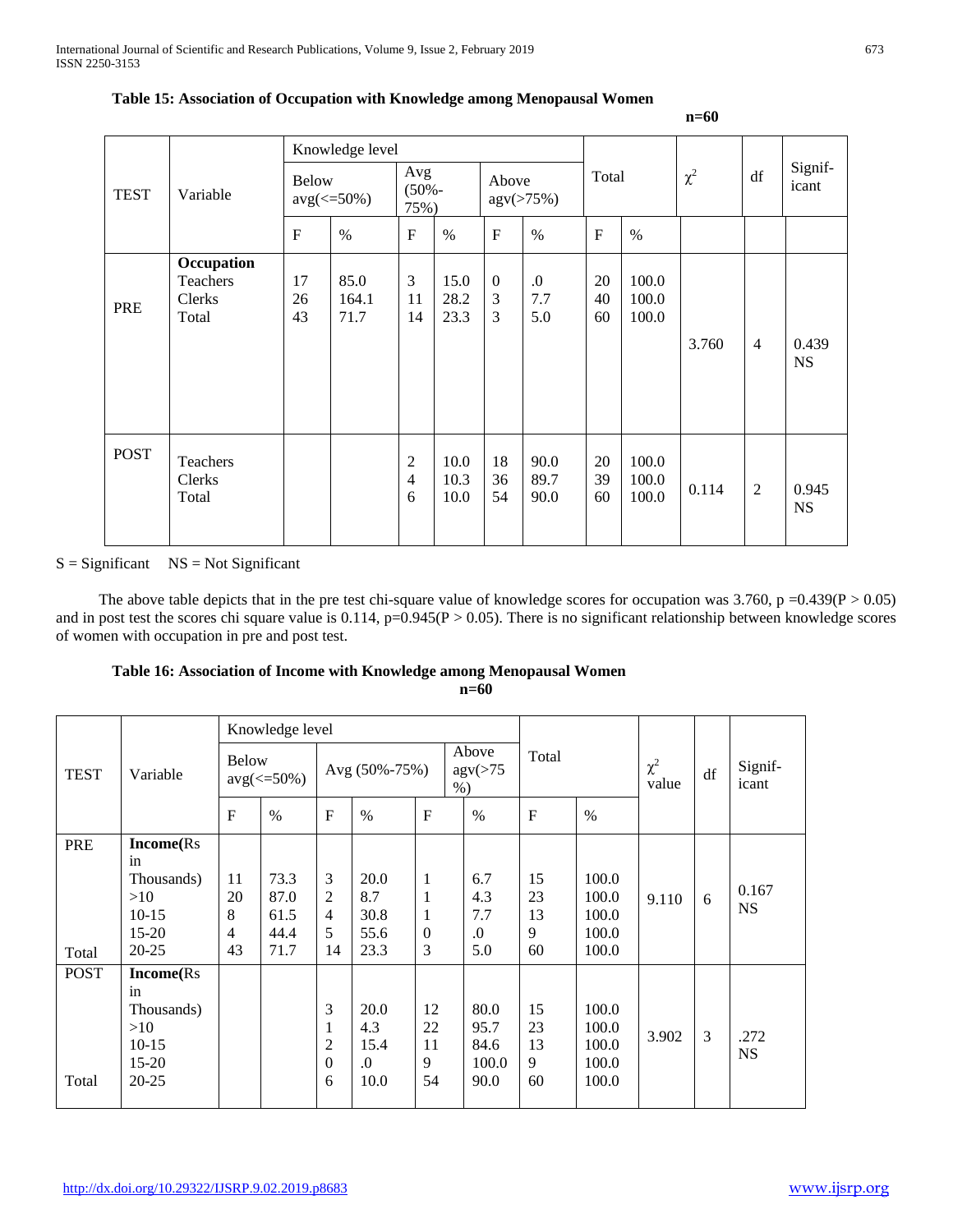The above table depicts that the pre test  $\chi^2$  value of income is 9.110, p=0.167 (P < 0.05 level) and in post test  $\chi^2$  value is 3.902,  $P=0.272$  (P > 0.05 level). These are not significant at 0.05 levels of significance stating that, nil significant relationship exists between knowledge scores of women with income in pre and post test.

|                      |                                                             |                     | Knowledge level              |                                                     |                             |                                                           |                                  |                         |                          |                   |                |                      |
|----------------------|-------------------------------------------------------------|---------------------|------------------------------|-----------------------------------------------------|-----------------------------|-----------------------------------------------------------|----------------------------------|-------------------------|--------------------------|-------------------|----------------|----------------------|
| <b>TEST</b>          | Variable                                                    | <b>Below</b>        | $avg(\leq 50\%)$             |                                                     | Avg (50%-75%)               |                                                           | Above<br>$\text{agv}(>7)$<br>5%) | Total                   |                          | $\chi^2$<br>value | df             | Signific<br>ant      |
|                      |                                                             | $\mathbf F$         | $\%$                         | $\boldsymbol{\mathrm{F}}$                           | $\%$                        | ${\bf F}$                                                 | $\%$                             | $\mathbf F$             | $\%$                     |                   |                |                      |
| PRE<br>Total         | of<br><b>Type</b><br>Family<br>Nuclear<br>Joint<br>Extended | 19<br>19<br>5<br>43 | 59.4<br>86.4<br>83.3<br>71.7 | 11<br>$\sqrt{2}$<br>$\mathbf{1}$<br>14              | 34.4<br>9.1<br>16.7<br>23.3 | $\boldsymbol{2}$<br>$\mathbf{1}$<br>$\boldsymbol{0}$<br>3 | 6.3<br>4.5<br>0.<br>5.0          | 32<br>$22\,$<br>6<br>60 | 100<br>100<br>100<br>100 | 5.56              | $\overline{4}$ | 0.235<br><b>NS</b>   |
| <b>POST</b><br>Total | Nuclear<br>Joint<br>Extended                                |                     |                              | $\sqrt{5}$<br>$\mathbf{1}$<br>$\boldsymbol{0}$<br>6 | 15.6<br>4.5<br>0.<br>10.0   | 27<br>21<br>6<br>54                                       | 84.4<br>95.5<br>100.<br>90.0     | 32<br>$22\,$<br>6<br>60 | 100<br>100<br>100<br>100 | 2.519             | $\overline{2}$ | 0.284<br>$_{\rm NS}$ |

| Table 17: Association of Type of Family with Knowledge among Menopausal Women |  |
|-------------------------------------------------------------------------------|--|
| $n=60$                                                                        |  |

 $S =$  Significant  $NS = Not$  Significant

The above table shows that the pre test  $\chi^2$  value of knowledge scores of type of family is 5.560 P=0.235 (P < 0.05 level) and in post test  $\chi^2$  value is 2.5, p=0.284 (P > 0.05 level). These are not significant at 0.05 levels of significance stating that, nil significant relationship between knowledge scores of women with type of family in pre and post test.

#### **Table 18: Association of Prior Information about Menopause with Knowledge among Menopausal Women n = 60**

| <b>TEST</b> | Variable | Knowledge level                  |      |                      |      |                              |      |       |      |                           |             |                  |
|-------------|----------|----------------------------------|------|----------------------|------|------------------------------|------|-------|------|---------------------------|-------------|------------------|
|             |          | <b>Below</b><br>$avg(\leq 50\%)$ |      | Avg $(50% -$<br>75%) |      | Above<br>$\text{agv}(>75\%)$ |      | Total |      | $\sim$<br>$\sim$<br>value | d<br>$\sim$ | Signifi-<br>cant |
|             |          | F                                | $\%$ | ┮                    | $\%$ | Е                            | $\%$ | Е     | $\%$ |                           |             |                  |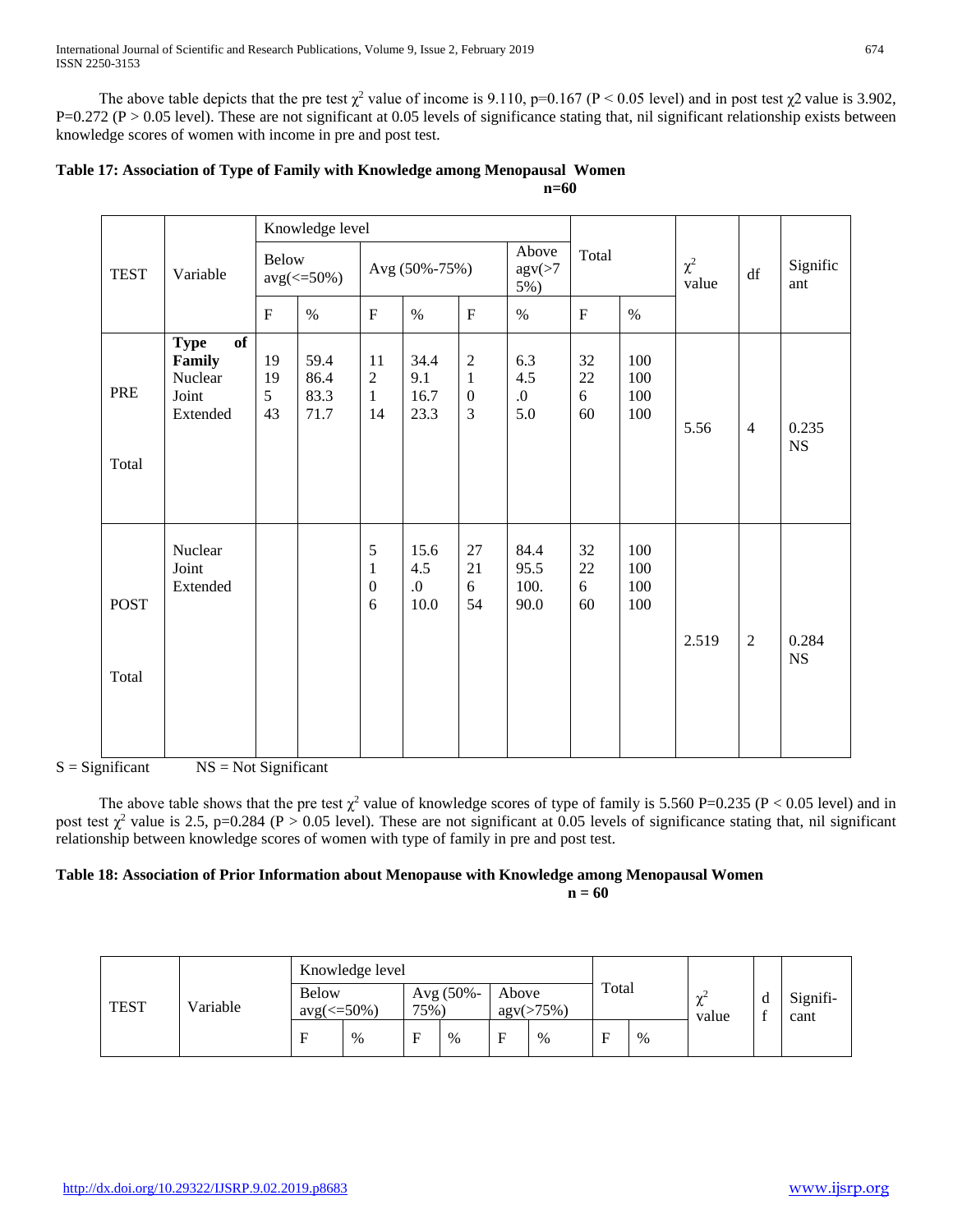| PRE<br>Total         | <b>Earlier</b><br>received<br>any<br>information<br>N <sub>o</sub><br>Yes | 30<br>13<br>43 | 83.3<br>54.2<br>71.7 | 6<br>8<br>14                          | 16.7<br>33.3<br>23.3 | $\boldsymbol{0}$<br>3<br>3 | 0.<br>12.5<br>5.0    | 36<br>24<br>60 | 100.0<br>100.0<br>100.0 | 7.924 | $\overline{2}$ | 0.019<br>S         |
|----------------------|---------------------------------------------------------------------------|----------------|----------------------|---------------------------------------|----------------------|----------------------------|----------------------|----------------|-------------------------|-------|----------------|--------------------|
| <b>POST</b><br>Total | <b>Earlier</b><br>received<br>any<br>information<br>N <sub>o</sub><br>Yes |                |                      | $\mathfrak{2}$<br>$\overline{4}$<br>6 | 5.6<br>16.7<br>10.0  | 34<br>20<br>54             | 94.4<br>83.3<br>90.0 | 36<br>24<br>60 | 100.0<br>100.0<br>100.0 | 1.975 | $\mathbf{1}$   | 0.160<br><b>NS</b> |

The above table depicts that the pre test  $\chi^2$  value of previous information is 7.924, p=0.019 (P < 0.05 level) and in post test  $\chi^2$ value is 1.975, p=0.160 ( $P > 0.05$  level). These values are not significant at 0.05 levels of significance stating that, the menopausal women knowledge is significantly differing in pretest for the women who have received prior information but informational booklet was very effective and all the women could able to improve their knowledge significantly in the post test.

#### **DISCUSSION**

 This chapter deals with discussion and interpretation of the study findings. The purpose of the study was to assess the knowledge on menopausal problems and coping strategies among menopausal women regarding basic concepts and body changes among menopausal women with menopausal problems and self management practices for menopausal problems.

 The menopausal transition may take from 1 to 10 years and during that time hormone levels can be higher and lower than normal living without the protective effects of estrogen increases a women's risk for developing serious medical conditions including osteoporosis and cardiovascular disease. There are a variety of treatments available to reduce the severity of symptoms and reduce the associated risks.

 The 60 menopausal women were given informational booklet for self study and knowledge was assessed before and after administration of informational booklet.

 The significant findings of the study revealed the knowledge levels regarding menopausal problems among menopausal women in pretest. The majority(71.7%) had below average level of knowledge, 23.3% had average knowledge and only 5% had above average knowledge and the levels of knowledge improved in all aspects of menopause in post test and majority (90%) had above average knowledge, 10% had average and nil had below average knowledge.

 The study implies that there was a significant improvement in the level of knowledge after administration of informational booklet in order to promote better Quality of life and well-being.

 With respect to age majority of menopausal women 45% were aged between 40-44 years and only four subjects were above 54 years.

 With regard to religion majority 73.3% were Hindus, 20% were Christians and 6.7% were Muslims.

 The maximum number of 60% were graduates, 21.7% had intermediate education and 18.3% had post graduation and above.

 Considering occupation 66.7% were clerks and 33.3% were teachers.

 With respect to family monthly income majority 38.3% earned more than 10,000 rupees and only 15%earned more than 20,000 rupees.

 Majority (53.3%) belonged to nuclear family and 10% to extended family and 36.7% belong to joint family.

 Majority (63.3%) of women are still menstruating and 36.7% attained menopause.

 The duration of menstruation among the women who are menstruating ie, 61.7% were menstruating regularly and 18.3% have shortened period and 10% longer periods and remaining 10% very irregular periods.

 Twenty percent of the respondents had received previous information through television, 23.3% had received information from news paper, 16.7% from magazine, 13.3 % from medical personnel and 26.7% received previous information from books.

 Analyzing interims of basic concepts of menopause majority 98.3% had adequate knowledge and only 1.7% had inadequate knowledge is post test when compared with pretest values to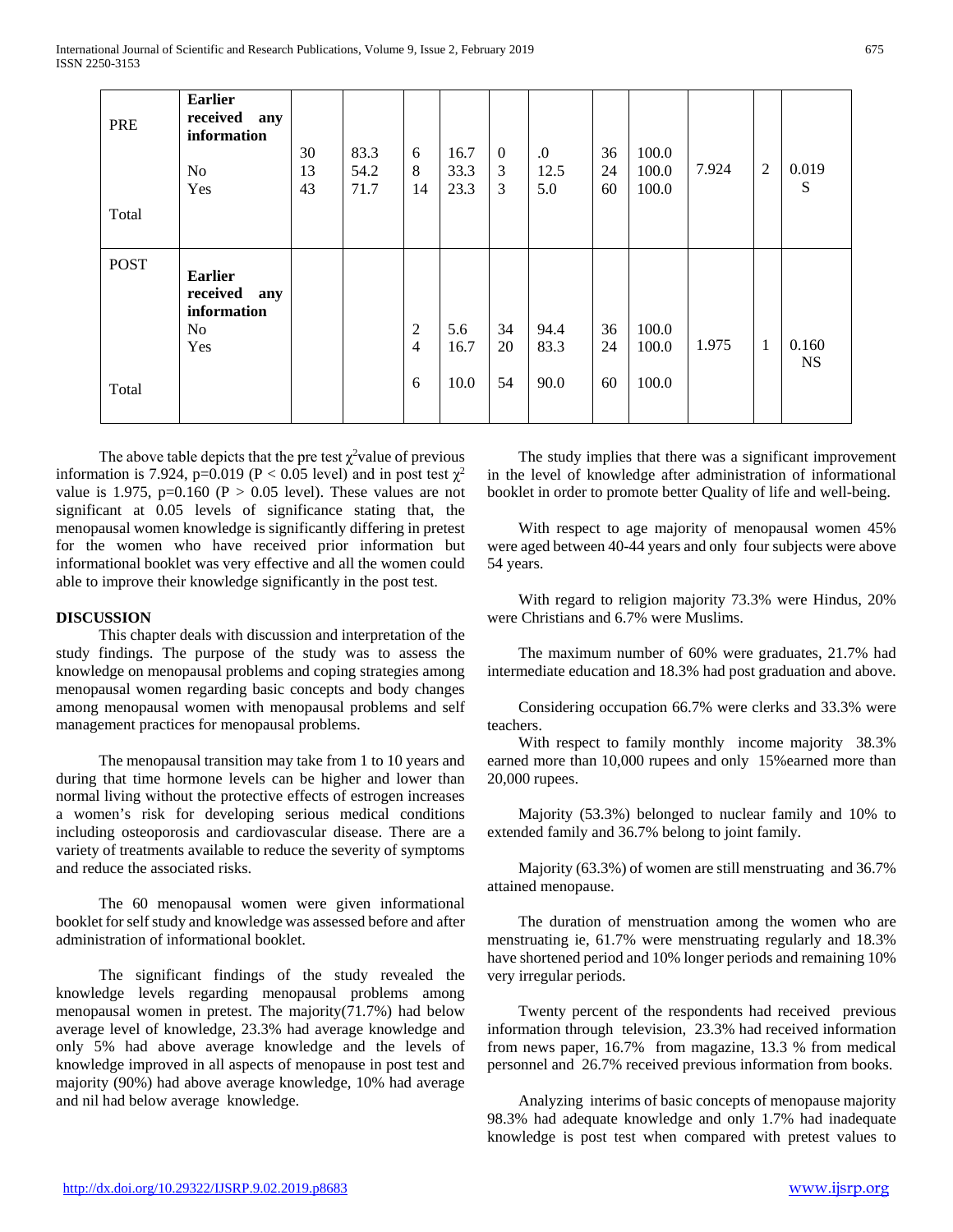66.7% had adequate knowledge and 33.3% had inadequate knowledge.

 The level of knowledge on female hormones was only 46.7% had adequate knowledge in pretest and all 100% had adequate knowledge in post test.

 With respect to body changes 91.7% were not aware of menopausal changes in pre test and 86.7% have gained adequate knowledge in post test.

 Analysis of knowledge on hot flushes, 80% had inadequate knowledge in pre test and 91.7% had adequate knowledge in post test

 Considering the level of knowledge regarding menopausal problems 28.3% had inadequate knowledge in pre-test and knowledge levels improved to 95% in post test.

 In view of urinary problems the level of knowledge among menopausal women 73.3% had inadequate knowledge in pre-test and 96.7% had adequate knowledge in post test.

 Reading menopausal risks 85% had inadequate knowledge in pretest and 86.7% had adequate knowledge in post test.

 Analyzing the knowledge on management of menopausal problems, 81.7% had inadequate knowledge in pretest and 96.7% had adequate knowledge in post test.

 In association with Non hormonal therapies for menopausal problems majority, 63.3% had inadequate knowledge in pretest and all 100% had adequate knowledge in post test.

 Considering therapeutic measures followed in reducing stress, 48.3% mediation, 51.7% watching movies in pretest and 98.3% understood that relaxation techniques reduces the stress.

 Overall knowledge levels of all aspects of knowledge revealed that in pretest the mean was 16.98 with S.D. 6.99 and in post test mean value 35.50 with S.D of 3.51.

 The overall improvement mean score 88.75% shows that there is highly  $(p<0.001$  level of significance) significant improvement in knowledge scores between pre and post test.

 Menopausal Women need to know knowledge regarding concept, causes, problems, management and lifestyle modifications to reduce the severity and intensity of menopausal symptoms in their lifetime. The major role and higher responsibility places on the health care professionals to meet the needs of menopausal women. Hence the researches felt that unmet needs of women were to be considered in order to prevent health risks, menopause through systemic detection, treatment, programmes with wide spread information dissemination and provision of psychological and counseling services along with other reproductive health services.

#### **Reviews**

 **Bauld R, Brown RF (2009)** conducted a study on "stress, psychological distress, psychosocial factors, menopause symptoms and physical health in women" among 116 women aged 45 – 55yrs at Australia and found that women with high emotional intelligence appear to hold more positive attitudes to menopause and experience less severe stress, psychological distress and menopause symptoms and better physical health and further suggested that women who expect menopause to be a negative experience are highly stressed or distressed to experience a more negative menopause.<sup>[15]</sup>

 **Cohen BE, Kanaya AM, Macer JL, Shen H, Chang AA, Grady D (2009)** conducted a study at san Francisco reterans Affairs Medical Center, USA on "feasibility and acceptability of restorative yoga for treatment of hot flushes" and found that it is feasible to teach restorative yoga to middle-aged women without prior yoga experience. The high rates of subject retention and satisfaction suggested that yoga is an acceptable intervention and further indicated the efficacy of restorative yoga for treatment of menopausal symptoms would be safe and feasible. The Majority of the subjects 75% were satisfied with the study and continued to practice yoga after the study. Mean number of hot flushes per week decreased by 30.8% and mean hot flush score decreased 34.2% from baseline to week 8. No adverse events were observed.[16]

 **Chung H, Chen (2007)** conducted a comparative study of menopausal Hot flushes and their Psycho social factors among 222 women between the ages of 45 and 60 at Kaohsiung City, Taiwan and Seattle City, USA by means of convenience sample and found that marriage status, living arrangement, education, employment status, age and number of children achieved significant differences between two groups. American women reported higher severity of hot flush than Taiwanese women.

 American women reported more depressed, trait anger and positive attitude toward aging, hot flushes, night sweats, feeling tired and Taiwanese women reported hot flushes, neck pain and feeling tired and suggested coping strategies were" fan myself or open a window or turn on air conditioner, remove some items of clothing and " relax " for both groups. With comprehensive measures of hot flushes and their psychosocial factors, results of study can contribute to knowledge development on variability in hot flushes experienced during menopausal transition and its relationship with social an cultural contexts.[21]

 **Bhatt RV, Golani S, Jani M (2007)** conducted a study among 410 women at Amin general Hospital, Baroda regarding psychosocial problems around menopause and identified that anxiety, depression, loss of confidence, loss of memory was 42% in urban women, and 34% in rural women, reduced secural interest was 52% in urban women and 41% in rural women. Psychological problems are not uniform in every woman.

 Some woman consider menopause as the time or sexual freedom because of freedom from menses, bleeding, interruptions by small children, pregnancy and in contrast some women consider menopause as loss of youth, loss of feminine looks and loss of child bearing capacity. The health care providers must realize that psychosocial problems are on the increase because of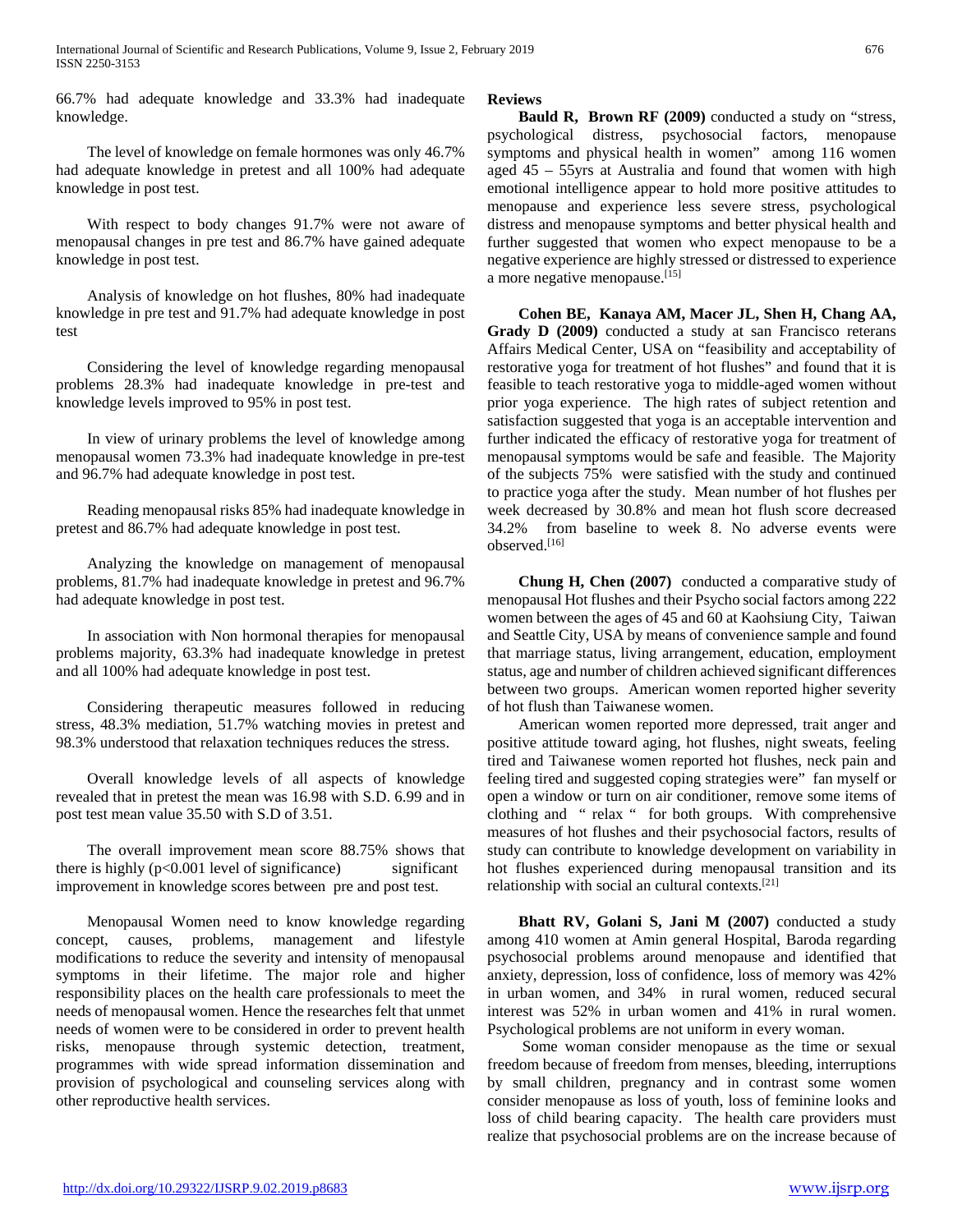modern life style, increasing stress, social and economic pressures. To day women expect to maintain quality of life for decades beyond the point where women lose their natural reproductive capabilities.[22]

**Strick OL, Ginger JN(2007)** Conducted a study on "the relationship among stress, coping, social support and weight class in premenopausal African American women at risk for coronary heart disease" among 236 subjects USA, the measures for stress, coping and social support included the perceived stress scale, Norbeck social support questionnaire and the Jalowiec coping scale. The weight class of the women was determined as: normal weight – body mass index (BMI) of 18.5 – 24.9 Kg/m, over weight – BMI of 25-29.96 Kg/m, or obese – BMI  $>$  or = 30 Kg/m statistical analysis conducted included spearman's rho, chi-square and regression analysis confrontive coping was shown to be used more often to a "high" degree in normal-weight African American women than in overweight and obese African American Women  $\text{(chi = } 24.024 : P = 0.0001).$  Confrontive coping was the only independent predictor of weight class in a regression model that included perceived stress, life events, social support, and optimistic, self – reliant and evasive coping strategies.[23]

 **Farquhar C, Marjoribanks J, Lethaby A, Suckling JA, Lamberts Q( 2005**), conducted a study on "Long term hormone therepy for perimenopausal and post menopausal women" among 41,904 women at Anckland, Newzealand and found that combined continuous Hotmone thereby significantly increased the risk of various thrombo – embolism after 1 yr use, stroke, breast cancer, gallbladder disease dementia after three years use. And with long-term Destrogen – only height significantly increased the risk of various thrombo – embolism, stroke, gall bladder disease after three to seven years use but did not increase the risk of breast cancer and decreased incidence of fractures and color cancer. Hormone thereby is not indicated for the routine management of chronic disease and short-term use appeass to be relatively safe for healthy younger women. [25]

#### **REFERENCES**

- [1] Chittaranjan N, Purandare, Suvarna S, Khadikar. Menopause: Current Concepts. 1st ed. Calcutta: Medical Publishers (P) Ltd; 2004. p.7-20
- [2] Hagey AR, Warren MP. Role of exercise and nutrition in menopause. Clin obset Gynecol. 2008 Sept;51(3): 627-41.
- [3] Dewhursts. Text book of obstetrics and Gynacology for postgraduates. 5th ed. London: Black well since Ltd; 1995.p.306-10, 609-15.
- [4] David D, Young MD, Journal of obstitrics & Gynaecology "Misconceptions concerning the menopause". May 1990;75(5):881-883.
- [5] Kavimani S. Lalitha , et al, Menopause symptoms, treatment and counseling. Nightingale NursingTimes. 2008 Jan;3(2):21-23.
- [6] Padubadri VG. Gynecology. 2nd ed. New Delhi: B1 Churchill Living stone Pvt Ltd; 2002.p.171-2.
- [7] Elizabath, Jean, Dicksan, Dnonnic Lang silver may. A Times mirror company Maternal infant nursing care. 3rd ed. Philadelphia: C.V.mosby company; 1998. p.73-5.
- [8] Sharadha Ramesh. Social Support system in Menopause. Nightingale Nursing Times 2009 Sep;5(6):12-14.
- [9] Jugal Kishore.Hormone Replacement Therapy. Menopause, Health up date1999 July;3(1):398-404.
- [10] Martion L.Parmoll.Current obstetric and Gynacologic Diagnosis and Treatment. 7th ed. London: Prentice Hall international (UK) limited; 1991.p.222-4.
- [11] Bairy L, Adiga S. Prevalence of menopausal women. Journal of Obstetrics and gynaecology neonatal nursing 2000 Jan – Feb;31(1): 77 - 85.
- [12] Penez JA, Garcia FC. Risk factors and symptoms associated with menopause. Journal of American dental association 2009 Jan;133(1): 16 – 22.
- [13] Umland EM. Menopause associated vasomotor symptoms. Thomas Jefferson University, J. Manag care pharm 2000 Apr; 14(3); 14 – 9.
- [14] Hill Sakurai LE, Muller. Complementary and alternative medicine for menopause; a qualitative analysis of women's decision making. Journel of Gen-Interm Med 2008 May; 23(5): 619-22.
- [15] Daley A, Mac Arthur. Exercise for vasoneotar menopausal symptom. co chrane database syst Rev 2007 oct-17;(4):108.
- [16] Chung H. Cheri. Menopausal hot flushes and their psychosocial factors. Health quality of life outcome 2009 Aug 5;3:47 – 9.
- [17] Bhatta RV. Golani S. Psycho social problems arouna menopause. International Journal of gynecology and obstetrics 2007Jan-Feb;10(1):45-8.
- [18] Strick OL, Ginger JN. The relationship among stress, coping, social support and weight loss in premenopausal women. Climacteric 2007 Sep;4(3):181 – 93.
- [19] George SA.The menopause exprence: a women's persepective. Journal obstetrics and gynecology Neonatal Nursing 2002 Jan-Feb;31(1): 77-85.
- [20] Velasco Murillo V . Experience and knowledge on climacteric and menopause in women in Mexico city. Obstet Gynacol clin North Am 2000 Jan 20;  $(2):365 - 78$ .
- [21] Reynolds F. Coping strategies for menopausal hot flushes. Climacteric, 1999 April;12 (2): 165 – 76.
- [22] Maureen, Parter, Gillian C, Pennesy. Women's experience of the menopause.Menopause. 1996 May – Jun;16(3):  $602 - 8$ .
- [23] Guilleminault C, Palombini L. Perimenopausal women and sleep disordered breathing. Am Intern Med 2000 Nov 19;137(10):805-19.
- [24] Savithri Ramaiah, Pandey VN. Health Update-Menopause. Medical Journal 1999 July;3 (11):397-10.
- [25] Kothari CR. Research Methodology-Methods and Techniques. New Delhi: Vishwa Prakashana;1998. p.158.
- [26] Polit D.F. and Hungler B.P. Nursing Research Principles and Methods. 6th ed. Philadelphia: JB. Lippincott Company; 2000. p126-9.
- [27] Dawn CS. Text book of Gynecology and contraception. 12th ed. Calcutta: Daum Books; 1995.p.104-07.
- [28] Watson R. Anatomy and physiology. 11th ed. India: Timdall; 2001. p. 97- 104.
- [29] Anita baby. A study to assess menopausal problems among working women in relation to selected factors in E-road, unpublished master of nursing thesis. 2002;13-16.
- [30] Ruiz, Burmejo MJ. Knowledge of hormone replacement therapy among menopausal women. Gecsanic jan-feb;18(1):32-7.
- [31] Baig laetal, karim jFA. Age at menopause and knowledge and attitude to menopause of women in Karachi, Pakistan, JBR. Menopause 20002;12(2):71-4.
- [32] 50. Dutta D.C. Text book of Gynecology and Contraception. 4th ed.Culcutta: New Central Book Agency (p) ltd; 2003. p.51-5.
- [33] Lee MS, Shin BC, Ernest E. Acupuncture for treating menopausal hot flushes. Climactric 2009 Feb;12(1):16 – 25.
- [34] Chosh, Whang WW. Acupuncture for vasomotor menopausal symptoms. Menopause 2004 Sept – Oct;16(5):1065 – 73.

#### **AUTHORS**

**First Author** – Mrs. N. Manjula Rani, Professor, Government College of Nursing, Kurnool.

**Second Author** – Dr. N. Kalavathi, Professor, Government College of Nursing, Kurnool.